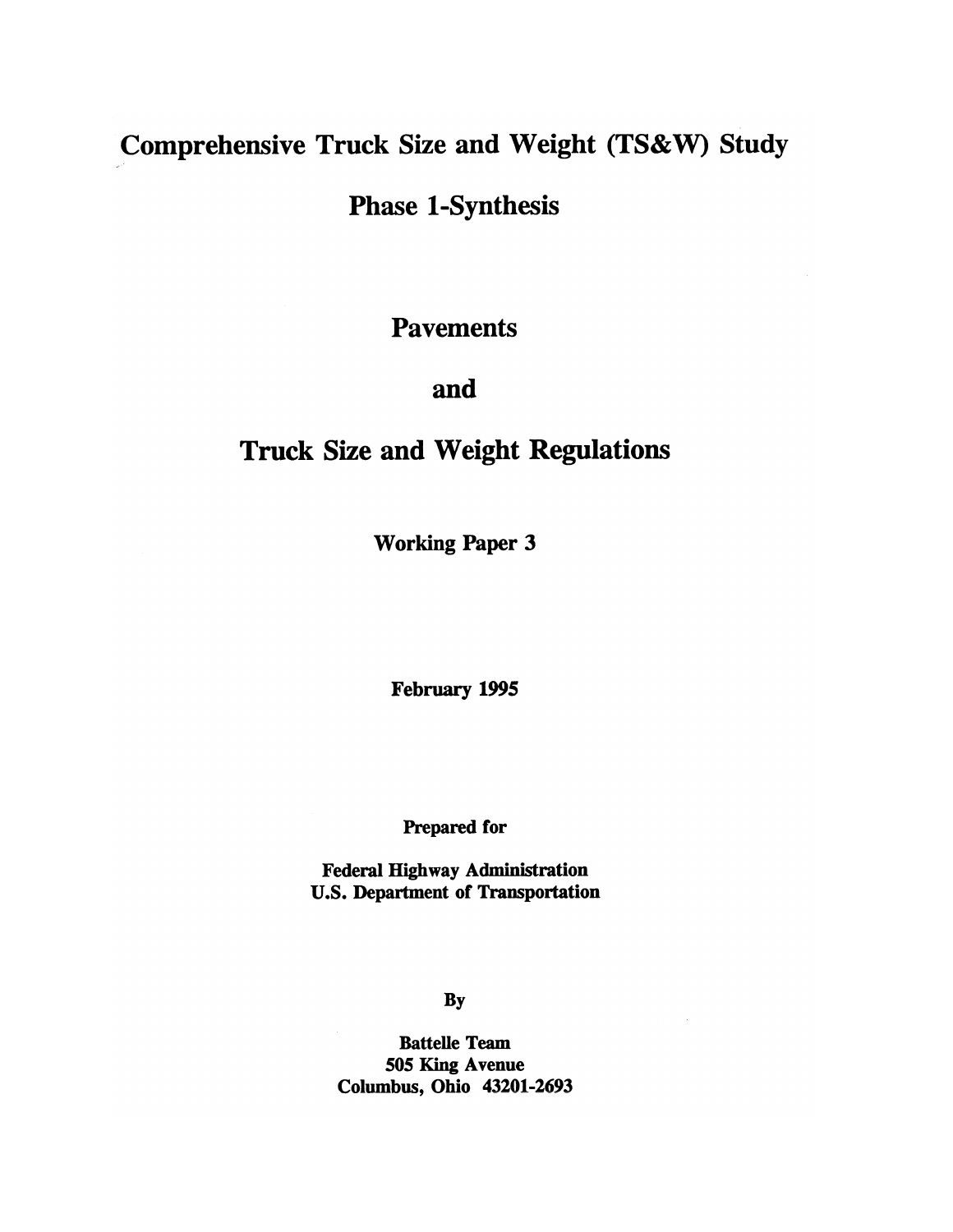# **Comprehensive Truck Size and Weight (TS&W) Study**

**Phase 1—Synthesis**

# **Working Paper 3—Pavements and TS&W Regulations**

# **1.0 Technical Relationships of Policy Consequence Concerning Pavements**<sup>1</sup>

# **1.1 Background**

Pavement-related effects of changes in truck size and weight regulations include the following:

- Increased traffic loadings require thicker pavements which, in turn, increase the construction cost of pavements. There are, however, considerable economies of scale in designing new pavements for higher traffic loadings. In the AASHTO pavement design procedures used by many states, a given percentage increase in traffic loadings can be accommodated by a much smaller increase in pavement thickness and costs. For example, increasing a rigid pavement from 9 to 10 inches in depth will approximately double the traffic loadings that can be accommodated by the pavement.
- For existing pavements, increases in traffic loadings would affect pavement rehabilitation costs in two ways. First, an increase in traffic loadings would shorten the time interval to the next resurfacing. Moving resurfacing expenditures nearer to the present would increase the real cost for resurfacing because of the time value of money. If the funds required to resurface highways sooner were not available to highway agencies, pavement condition would worsen and, as discussed below, highway users would be subjected to added cost and discomfort. Second, at the time resurfacing is required, higher traffic loadings would either increase overlay thickness or require more frequent resurfacing in the future. However, for asphalt pavements, milling the rough surface can delay the need for resurfacing.
- Costs for routine maintenance might also be affected by changes in traffic loadings. A pavement in new or very good condition requires relatively little expenditure for maintenance. As pavement condition worsens, however, expenditures for activities such as filling cracks and patching potholes increase. The effect of an increase in traffic on costs for routine maintenance

Much of this discussion is drawn from TRB Special Report 225, *Truck Weight Limits: Issues* <sup>1</sup> *and Options*. That study, which was published in 1990, included an extensive review of the literature on pavements in relation to TS&W policy.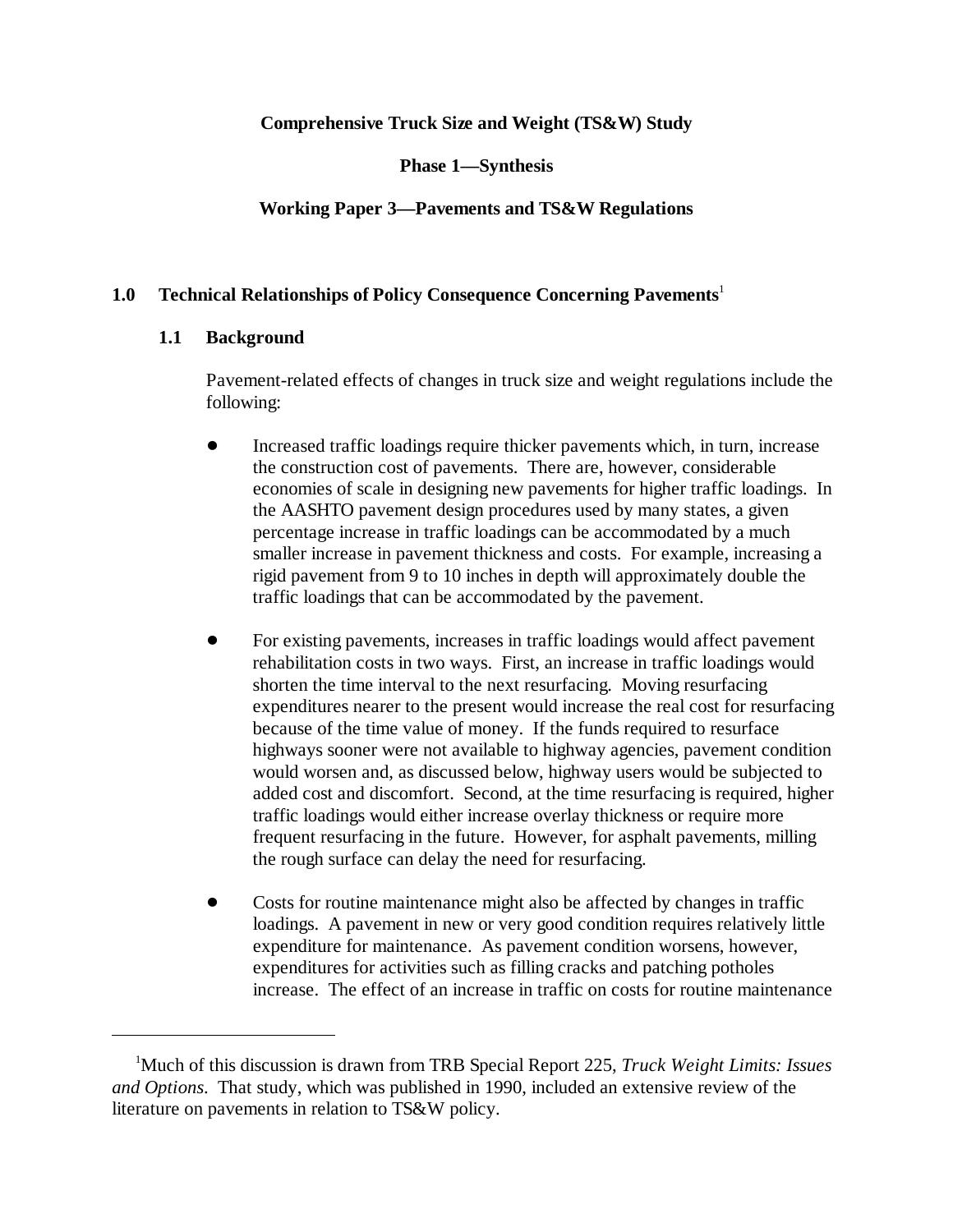would be relatively insignificant if resurfacing programs were expanded so that there was no change in times between overlays and terminal serviceabilities. However, if resurfacing programs were not expanded, the maintenance workload could be much greater than it was before the increase in traffic.

 If traffic loadings are increased and highway agencies do not increase pavement-related expenditures to compensate for the increase, then pavement condition will deteriorate, in turn forcing users to travel over worse roads. Changes in pavement condition affect highway users by increasing vehicle repair cost and decreasing speed and fuel economy. Driver and passenger comfort are also affected by pavement condition, although there is no generally accepted way to quantify these effects. Further, highway users may suffer time delays during pavement resurfacing, reconstruction, rehabilitation, and maintenance. Such user costs should be included in a life cycle cost analysis of every major investment in pavements.

## **1.2 Truck Characteristics Affecting Pavements**

## **(a) Axle Weights**

Load equivalence factors measure the relative effects of different types of loadings on pavements. Pavement engineers generally use the concept of an equivalent single-axle load (ESAL) to measure the effects of axle loads on pavement. By convention, an 18,000-pound single axle is 1.00 ESAL. The ESAL values for other axles express their effect on pavement wear relative to the 18,000-pound single axle. Stating, for example, that a given vehicle on a given type of pavement is 3.0 ESALs means that one pass by the vehicle has the same effect on the pavement as three passes by an 18,000-pound single axle.

The American Association of State Highway Officials (AASHO) Road Test conducted in the 1950s provided sets of ESAL values for single and tandem axles on various types of pavements. In 1986, the Road Test results were extended by the American Association of State Highway and Transportation Officials (AASHTO) to provide load-equivalence factors for tridem axles (AASHTO 1986). The load-equivalence factors vary sharply with weight, following roughly a fourth-power relationship. On both flexible and rigid pavements, the load-equivalence factor for a 20,000-pound single axle is about 1.5 because  $(20/18)^4$  is approximately equal to 1.5. Thus, 100 passes across a pavement by a 20,000-pound axle would have the same effect on pavement life as 150 passes by an 18,000-pound axle.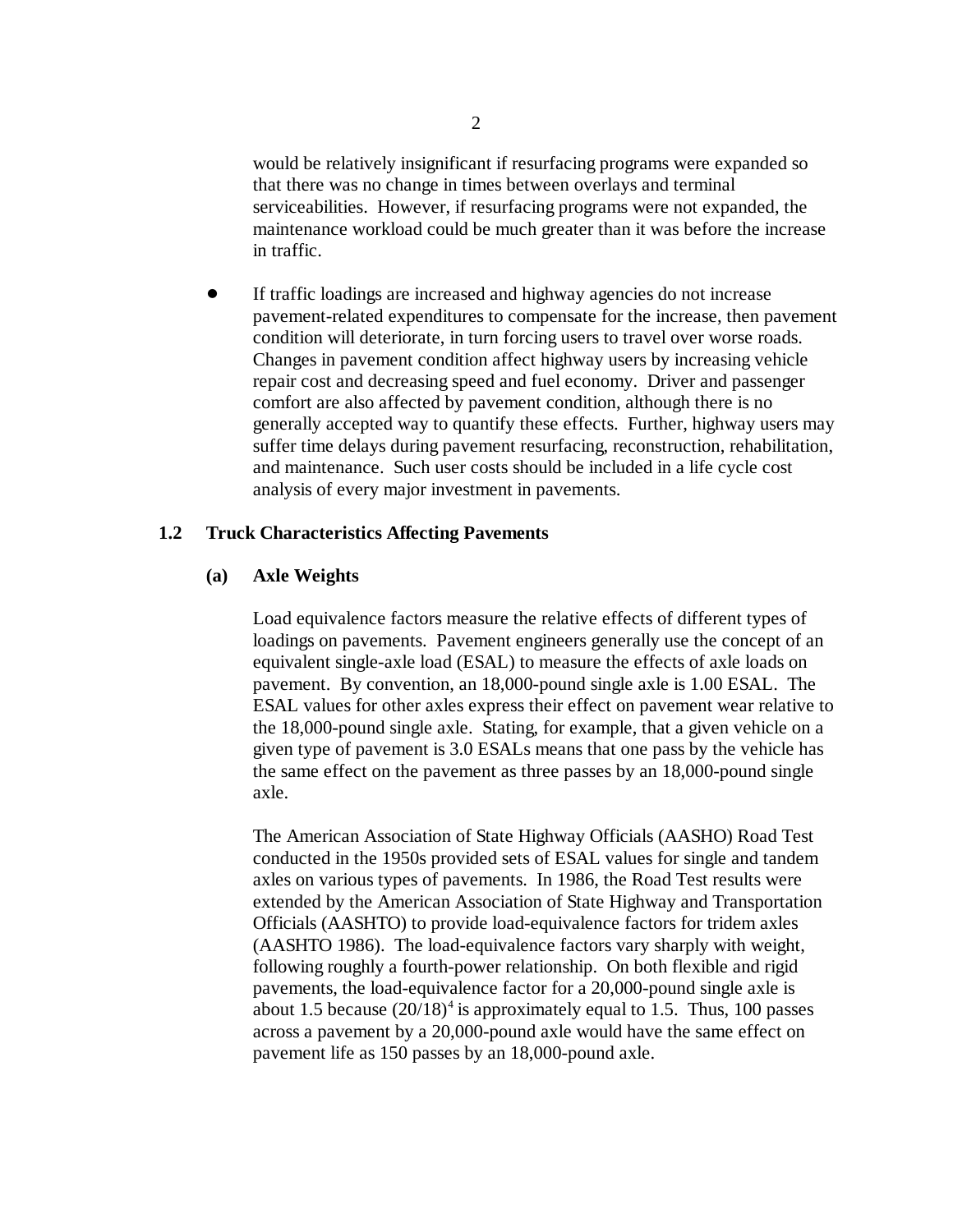AASHTO provides separate sets of ESAL values for flexible and rigid pavements. The principal difference between the flexible and rigid pavement ESAL values is that tandem axles were found to have a greater effect on rigid pavements (Exhibit 1). For example, a 34,000-pound tandem axle is about 1.1 ESALs on flexible pavement and about 2.0 ESALs on rigid pavements.

The effect of a given vehicle on pavements can be estimated by calculating the number of ESALs for each axle and summing to get total ESALs for the vehicle (Exhibit 2). However, a comparison of vehicles in terms of ESALs would not account for the fact that vehicles with higher weights, assuming more axles, require fewer trips to transport the same amount of freight, thereby offsetting part of the additional pavement wear caused by increased weight. To circumvent this problem, vehicles can be compared in terms of ESALs per unit of freight carried (Exhibits 3 to 6).

Because of the fourth-power relationship from the AASHO Road Test, ESALs increase sharply with vehicle weight. The number of axles is also important: other things being equal, a vehicle with more axles has less effect on pavements. Thus, a nine-axle combination vehicle carrying 110,000 pounds has much less effect on pavements than a five-axle combination vehicle carrying 80,000 pounds.

Average ESALs per ton of payload were examined by Fekpe and Clayton under different assumptions about enforcement. They found ESALs per ton of payload to be lower for a six-axle combination with a rear tridem than for a conventional five-axle combination. They also found lower ESALs for sevenand eight-axle doubles than for five- and six-axle tractor-semitrailers.

Two recent studies have raised questions about the fourth power relationship between axle weight and pavement wear. In *Road Work: A New Highway Policy*, Small, Winston, and Evans present the results of their reanalysis of data from the AASHTO Road Test. Their analysis show a somewhat less steep relationship between pavement life and axle load—closer to a thirdpower law than the fourth-power law conventionally used to approximate the original AASHTO findings. Similar results are reported by Irick and ARE Inc. in their 1989 study for the Trucking Research Institute (TRI). The TRI Executive Summary notes that "the study refutes the existence of a universal fourth power law of pavement damage. Rather than a fourth power relationship, ARE found significant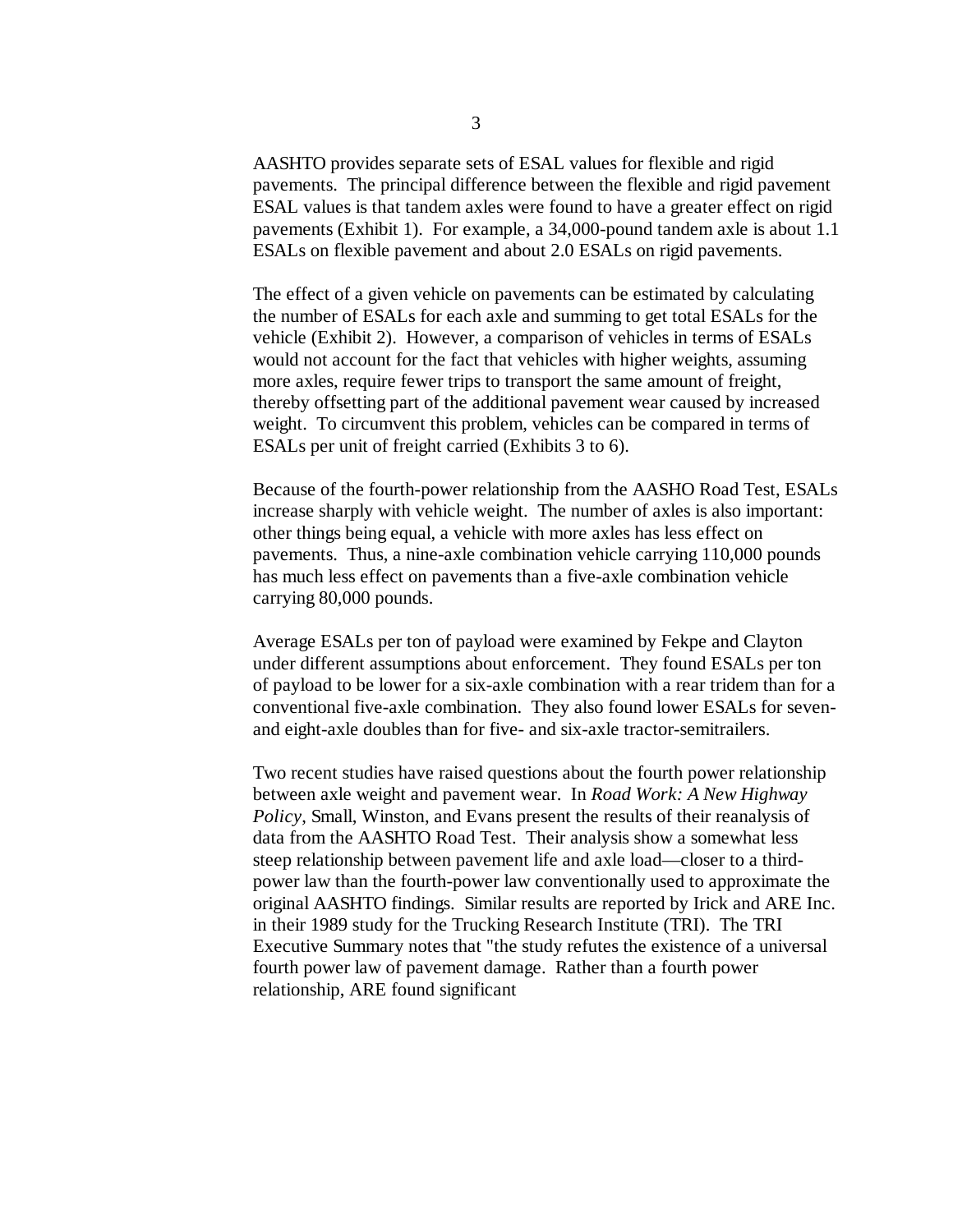

Exhibit 1 Axle load effects on pavements: top, flexible pavements (structural number 5, terminal serviceability = 2.5); bottom, rigid pavements (slab thickness = 10, terminal serviceability = 2.5) (AASHTTO 1986).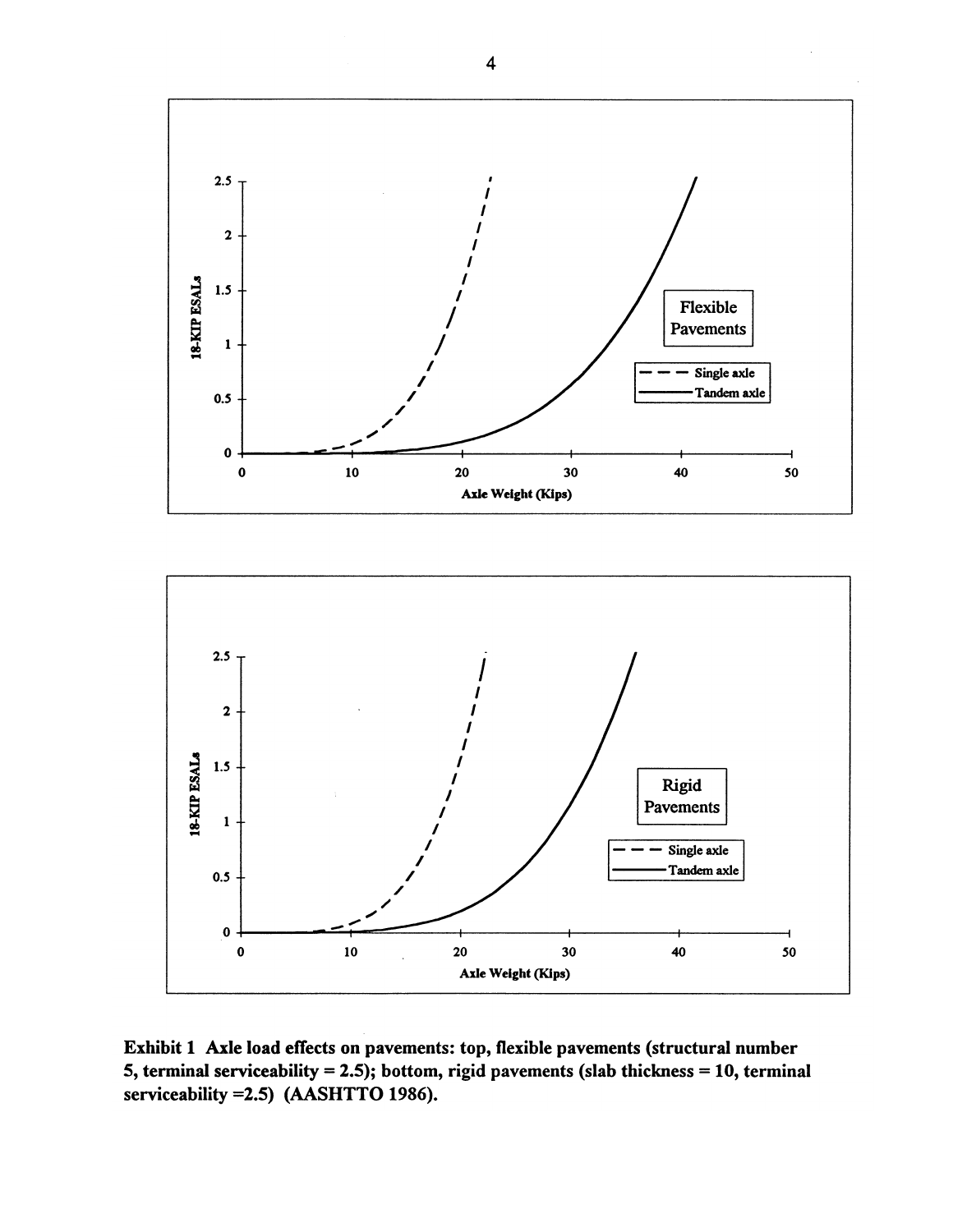

Exhibit 2 Equivalent single-axle loads for various vehicles.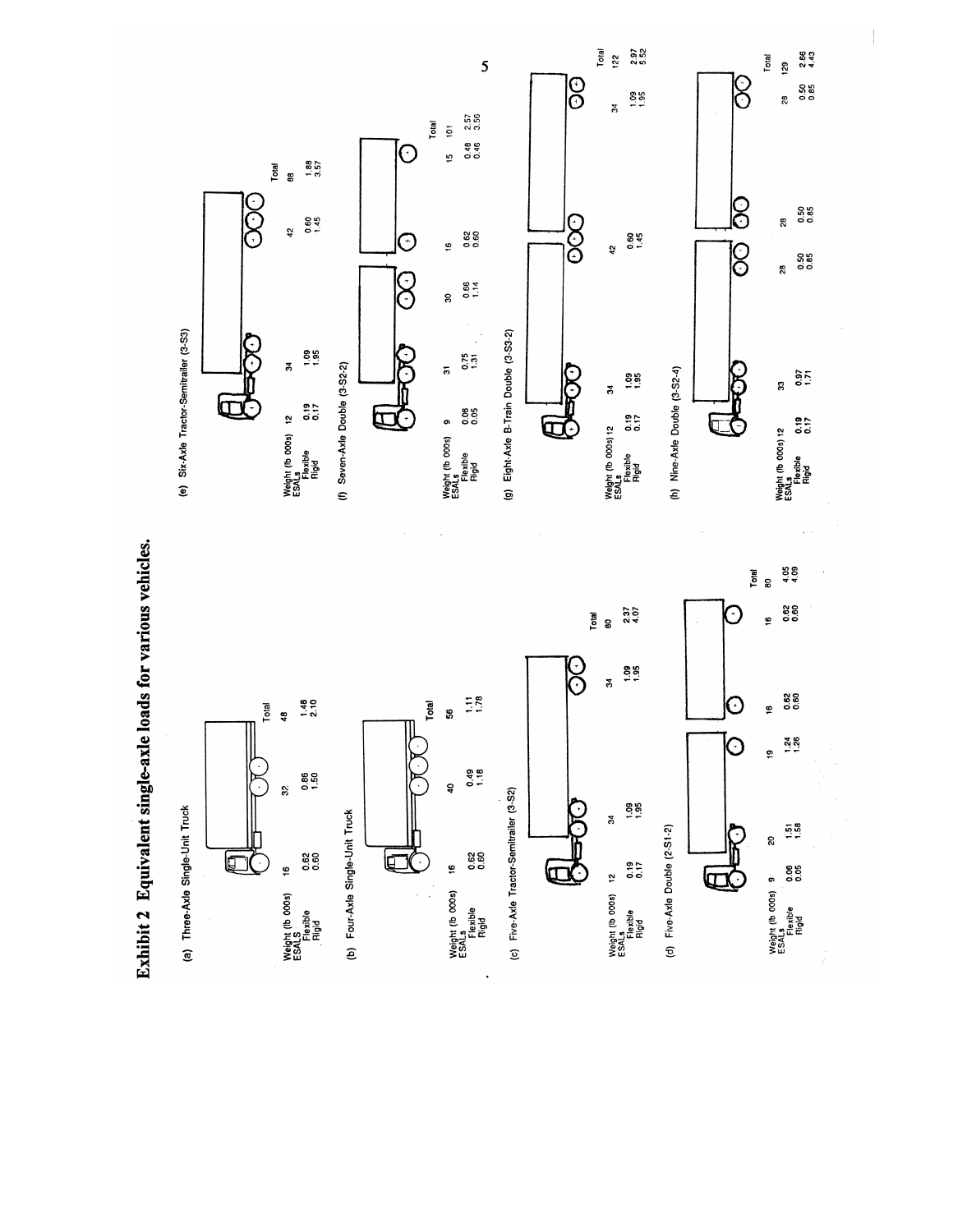

Source: TRB staff estimates developed using AASHTO load-equivalence factors (AASHTO 1986). Exhibit 3 ESALs per million pounds of freight on flexible pavements: three- and four-axle trucks.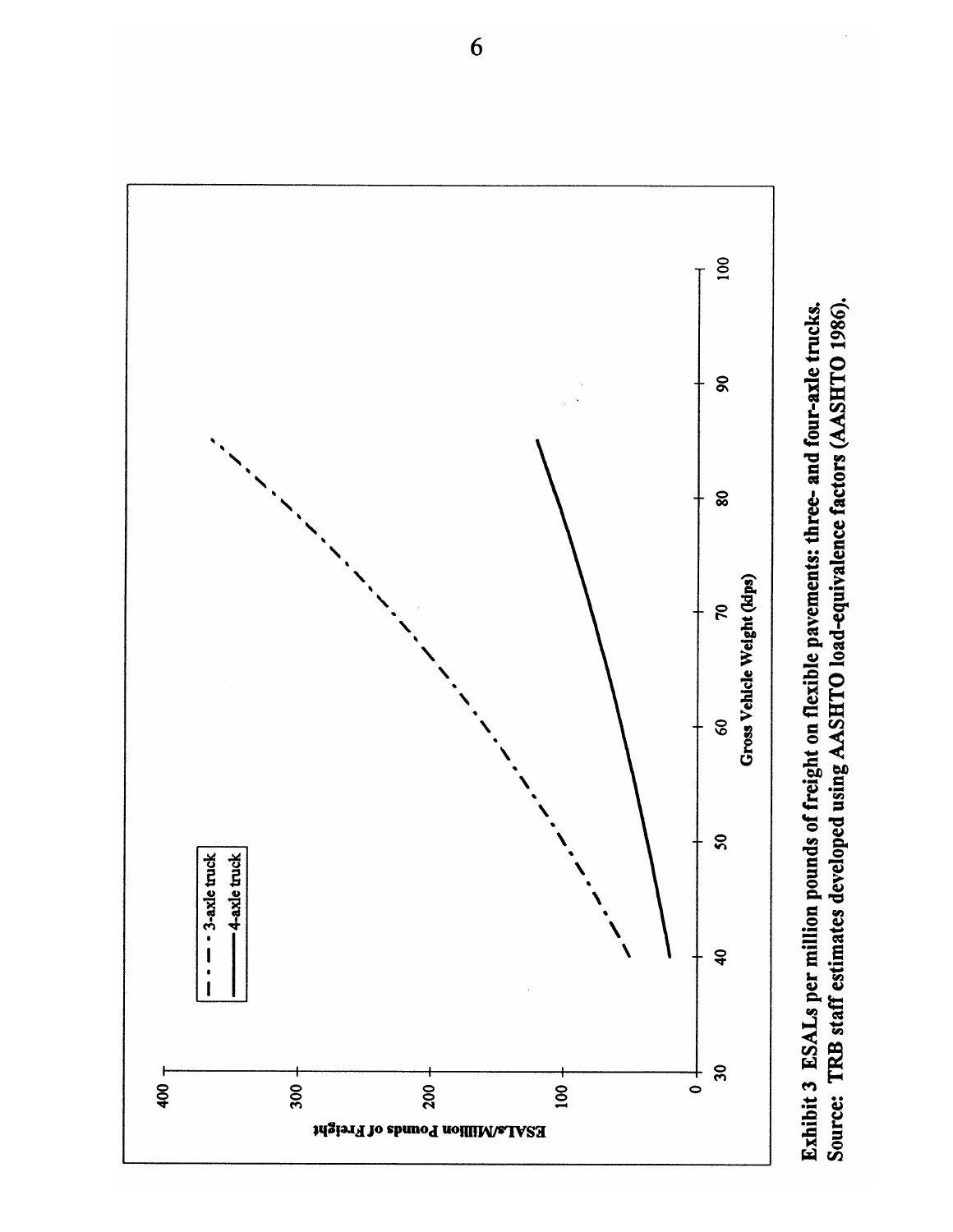

Source: TRB staff estimates developed using AASHTO load-equivalence factors (AASHTO 1986). Exhibit 4 ESALs per million pounds of freight on rigid pavements: three- and four-axle trucks.

 $\overline{7}$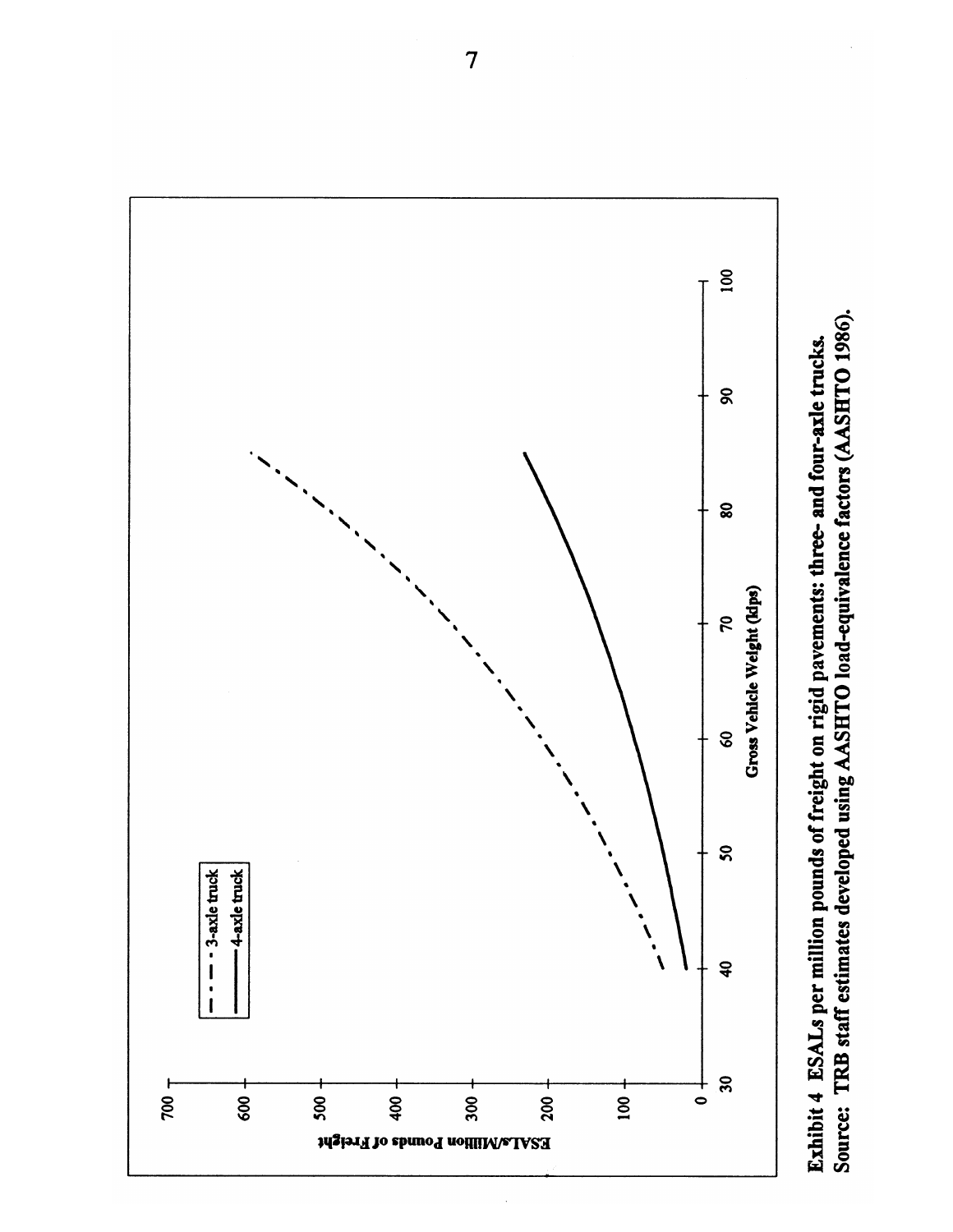

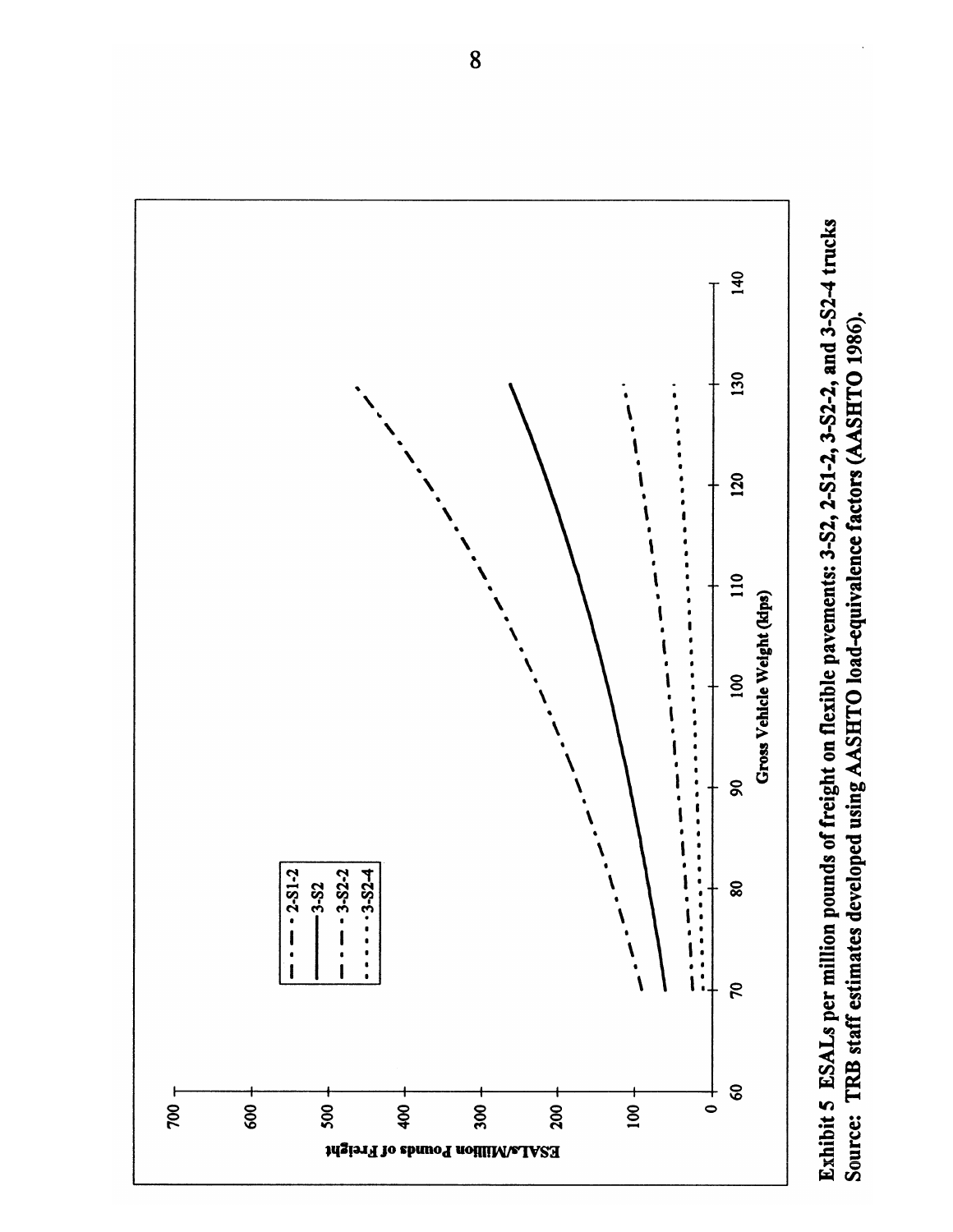

Exhibit 6 ESALs per million pounds of freight on rigid pavements: 3-S1, 2-S1-2, 3-S2-2, and 3-S2-4 trucks<br>Source: TRB staff estimates developed using AASHTO load-equivalence factors (AASHTO 1986).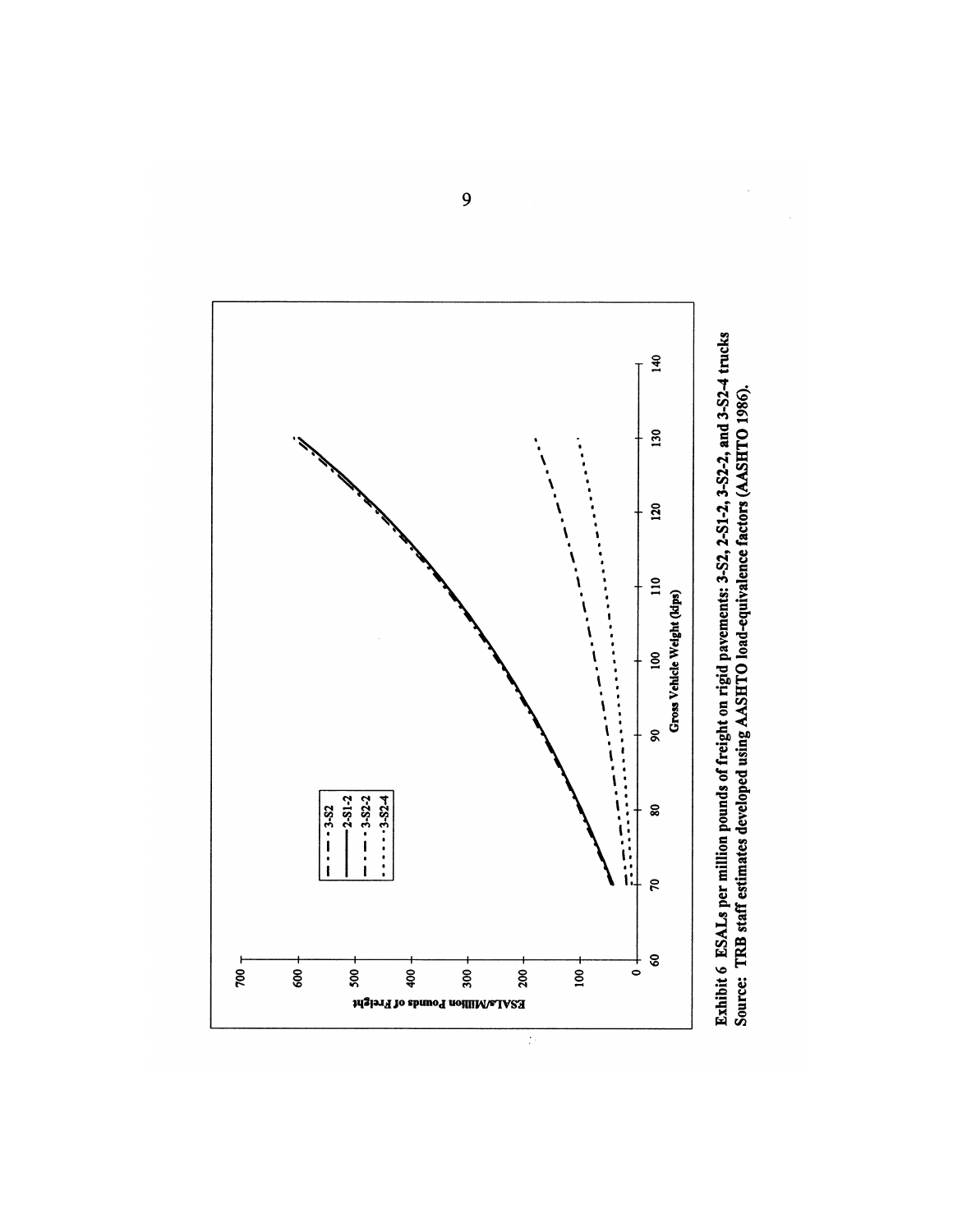scatter in the data depending upon pavement type, pavement thickness, and the type of distress being analyzed. Damage functions were generally found to be less than the fourth power, lying somewhere in the range of the second or third power in most cases."

The increase in pavement costs per added ESAL mile can vary by several orders of magnitude depending upon pavement thickness, quality of construction, and season of the year. Thinner pavements are much more vulnerable to traffic loadings than thicker pavements. Pavements are much more vulnerable to traffic loadings during spring thaw in areas that are subject to freeze-thaw cycles. The literature provides widely varying estimates of the marginal pavement cost per ESAL mile. The 1982 *Final Report on the Federal Highway Cost Allocation Study* estimated efficient pavement damage charges by functional system ranging from 8.7 cents per ESAL mile on rural Interstates to 69.1 cents per ESAL mile on local urban highways. In contrast, Hutchinson and Haas estimated the marginal pavement damage costs for a pavement with 500,000 annual ESALs as 2 cents per ESAL kilometer (3.3 cents per ESAL mile).

Deacon (1988) developed a model using the AASHTO pavement design and performance equations to estimate the changes in pavement rehabilitation costs resulting from increases or decreases in pavement loadings. In this model, each pavement section to be analyzed is described in terms of its thickness, base traffic loadings, and other design and environmental variables such as resilient modulus and drainage coefficient. The model then calculates the remaining life of the existing pavement and the annualized cost of all future resurfacings under base traffic and a ten percent increase in base traffic. The model indicated that there is surprisingly little variation in the additional cost associated with a ten percent increase in loadings under a very broad range of traffic and environmental conditions. Thus, when viewed in terms of cents per ESAL mile, pavement costs are much higher on low traffic roads than on high traffic roads. Very similar results are presented in Hutchinson and Haas. They show average and marginal costs per ESAL on highways with 500,000 to 2,000,000 ESALs per year. The cost per ESAL on highways designed for 500,000 ESALs per year is almost four times as great as the cost per ESAL on highways designed for 2,000,000 ESALs per year. One practical implication of this finding is that a policy which causes heavy trucks to shift from highways with thicker pavements to highways with thinner pavements can have adverse pavement cost impacts. An example of such a policy would be having more permissive axle-weight limits off the National Highway System (NHS), since this policy would encourage trucks with high axle weights to shift from the NHS to non-NHS highways.

#### **(b) Tire Characteristics**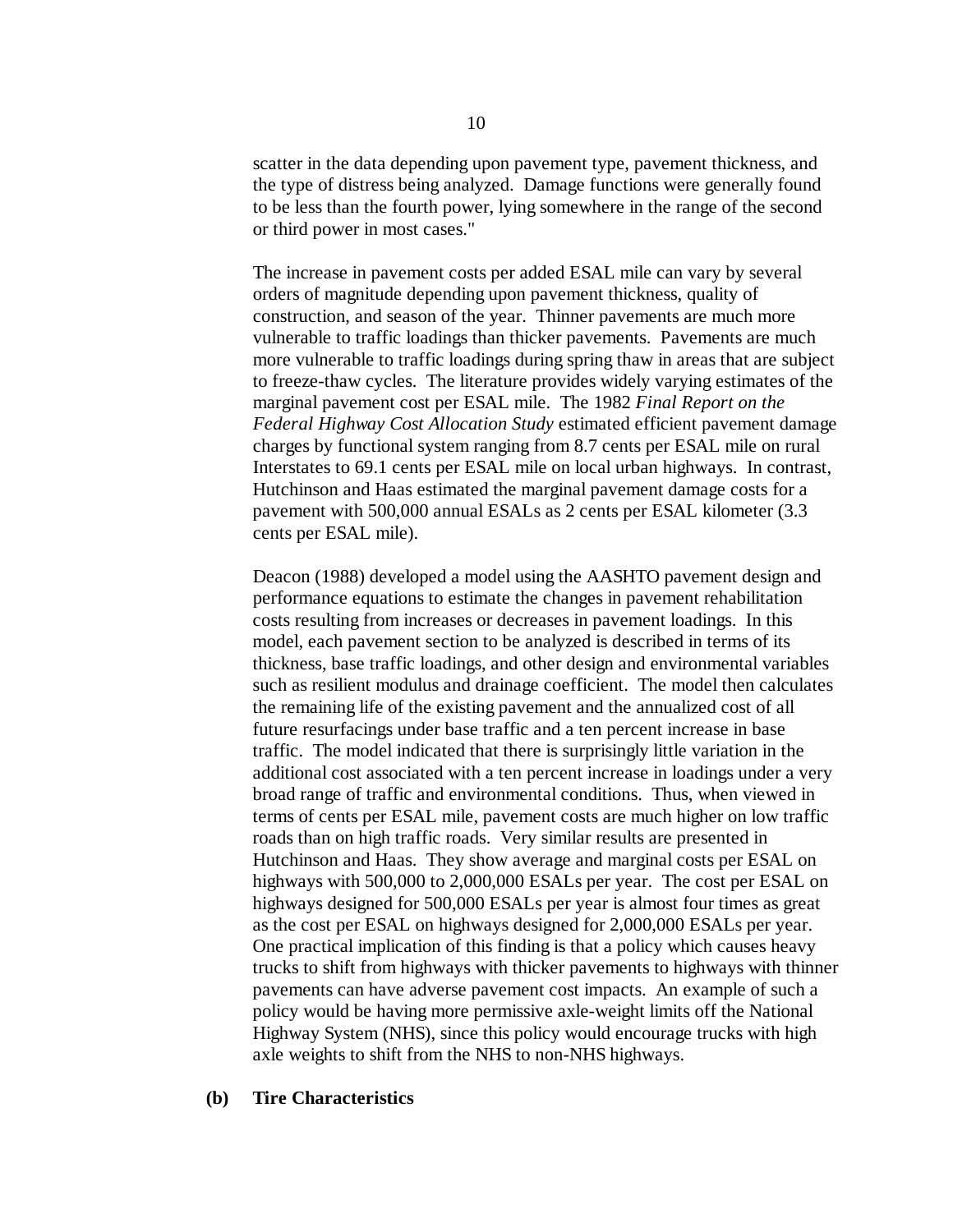Tires mounted on the AASHO Road Test trucks were representative of those in use in the late 1950s: they were of bias-ply construction with inflation pressures of 75 to 80 pounds per square inch (psi). Since then, bias-ply tires have been replaced with radial tires and inflation pressures have increased. A study by Bartholomew (1989) summarized surveys of tire pressure conducted in seven states from 1984 to 1986 and found that 70 to 80 percent of the truck tires used were radials and that average tire pressures were about 100 psi. As a result of these and similar studies, concern has been raised about the possibility of accelerated pavement wear, particularly rutting, as a result of increased tire pressure.

Higher tire pressure reduces the size of the tire "footprint" on the pavement, so that the weight of the wheel is distributed over a smaller area. The increased pressures hasten the wear of flexible pavements, increasing both the rate of rutting and the rate of cracking. During highway operations, the rolling of the tire results in a temperature rise that in turn causes the inflation pressure to increase. Inflation pressures of hot tires can be 10 to 20 psi greater than pressures of cold tires for bias-ply and 5 to 15 psi greater for radials (Sharp 1987). Results from other studies (Southgate and Deen 1987; Bonaquist et al. 1988a, 1988b) suggest that, for 20,000-pound single axles on thicker pavements characteristic of major highways, an increase in tire pressure from 75 to 100 psi increases pavement wear by about 15 percent. Taken together, these results suggest that, other things being equal, pavement wear effects of hot tires are 3 to 12 percent greater than pavement wear effects of cold tires.

The AASHTO load-equivalency factors strictly apply only to axles supported at each end by dual tires. Recent increase in steering-axle loadings and more extensive use of single tires on load-bearing axles have precipitated efforts to examine the effect on pavement wear of substituting single for dual tires. Both standard and wide-based tires have been considered. Past investigations of the pavement wear effects of single versus dual tires have found that single tires induce more pavement wear than dual tires, but that the differential wear effect diminishes with increases in pavement stiffness, in the width of the single tire, and in tire load.

Gillespie (1993) found that a steering axle carrying 12,000 pounds with conventional single tires is more damaging to flexible pavement than a 20,000-pound axle with conventional dual tires. He states further that "road damage from vehicles currently operating at the 80,000-pound gross weight limit would be decreased approximately 10 percent by modifying road use laws to favor a load distribution of 10,000 pounds on the steering axle with allowance for 35,000 pounds on tandems." Without disputing Gillespie's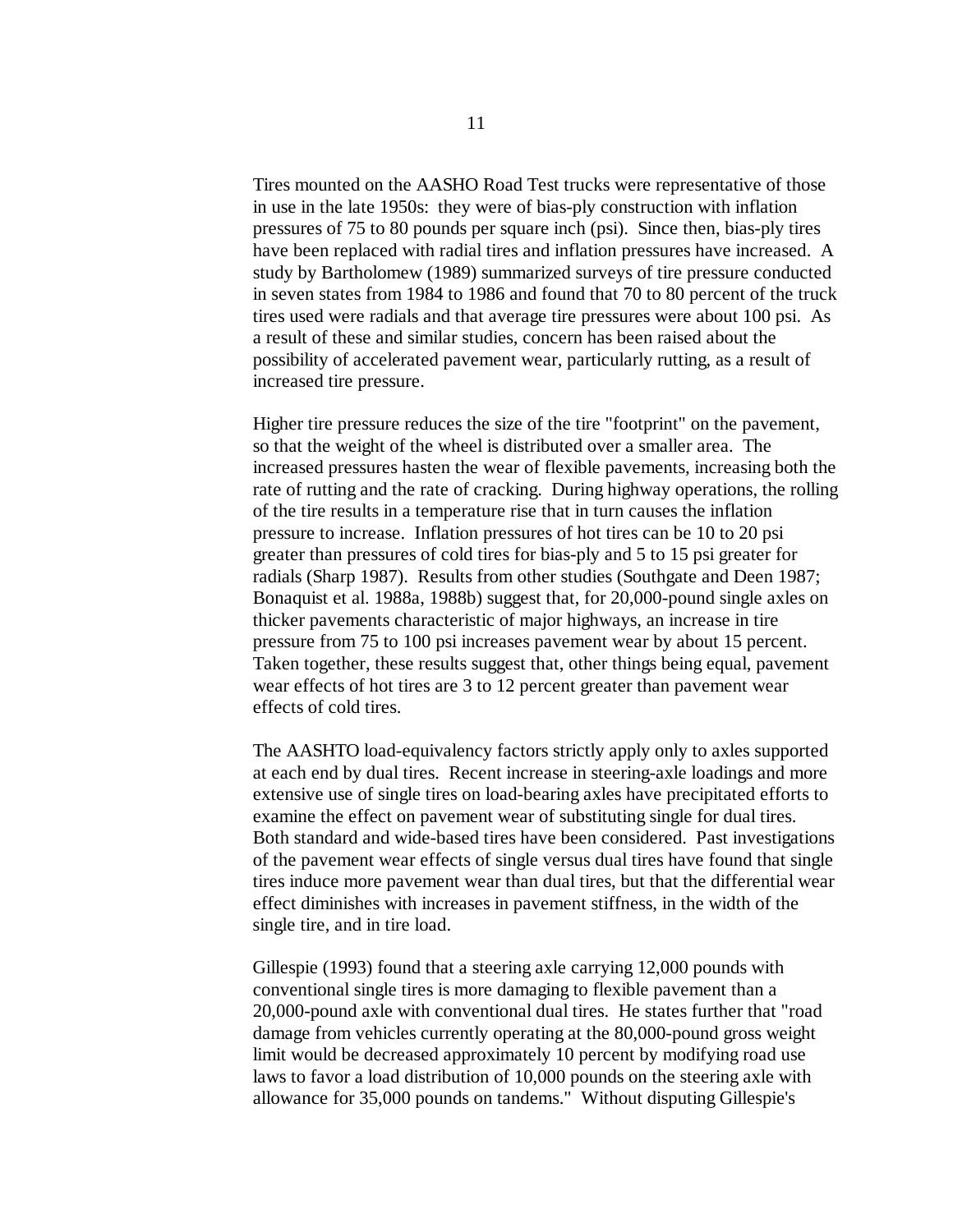assessment of the relative pavement costs for steering axles and tandems at different weights, it should be noted that weight-limited five-axle tractorsemitrailers usually have steering axle weights below 11,000 pounds (even though truck weight limits would allow 12,000-pound steering axles). Hence, the practical effect of Gillespie's suggested change in limits for most weightlimited trucks would be to increase tandem axle weights without a compensating decrease in steering axle weights.

Bauer (1994) summarized several recent studies on the effects of single vs. dual tires:

- "Smith (1989), in a synthesis of several studies dealing with the roadway-tire relationship, evaluated at 1.5 on average the relationship of the damage caused by wide base single assemblies and that caused by traditional dual tire assemblies with identical loading at the axle.
- Sebaaly and Tabataee (1992) found rutting damage ratios between wide base and dual tire assemblies varying between 1.4 and 1.6. This was a study carried out at the University of Pennsylvania on two coatings, with 2 types of axle (single and tandem) and four sizes of tire (two dual mounted and two wide based).
- Bonaquist (1992), reporting on results obtained from a study carried out on the road simulator of the Turner-Fairbank Highway Research Center at McLean (Virginia), on two types of roadway, using a dual tire assembly with 11 R 22.5 and a wide base with 425/65 R 22.5, indicates rutting damage ratios varying from 1.1 to 1.5, depending on the layers of the roadway."

In summary, Bauer states that the wide-base single tire would seem to cause around 1.5 times more rutting than the dual tire on roadways that do not possess good resistance qualities to rutting. However, Bauer also noted that one of the wheels in a dual tire assembly is frequently overloaded due to the road. He noted that the average overload for a dual wheel causes an increase in rutting similar to that which exists between a wide-base single and a dual tire assembly, so that the real advantage of dual tire assemblies is therefore undoubtably lower than the theoretical advantage with which they are attributed.

Conflicting results were reported by Akram et. al. They used multidepth deflectometers to estimate the damage effects of dual versus wide base tires. Deflections measured at several depths within the pavement under dual and wide-base single tires were used to calculate average vertical compressive strains. The Asphalt Institute subgrade limiting strain criteria were then used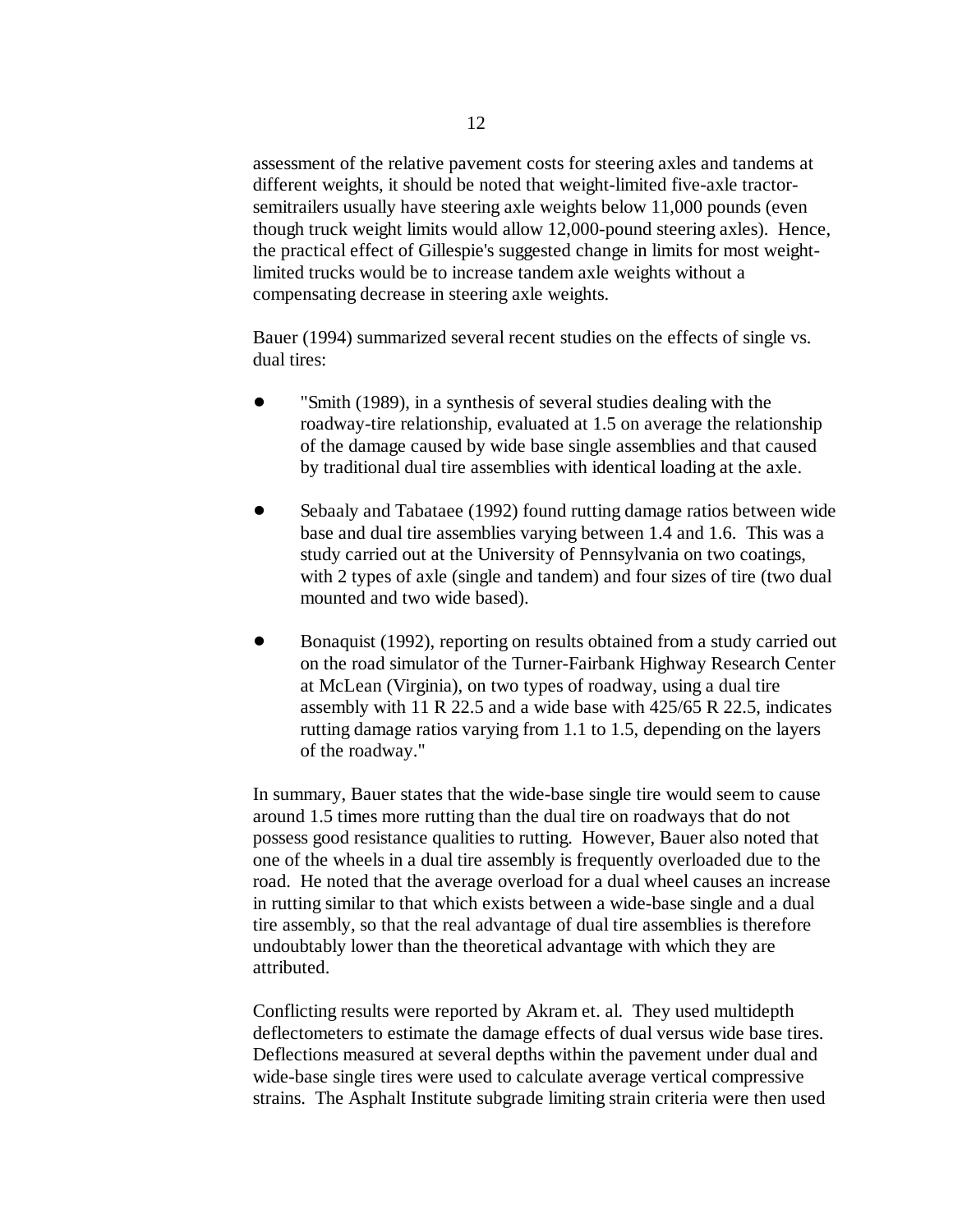to estimate the reduction in pavement life that will occur by using the widebase single tires in place of duals. At a speed of 55 miles per hour and equivalent axle loading, they found that the wide-base single tires (trailer axle) reduced the anticipated pavement life by a factor of between 2.5 to 2.8 over that predicted for standard dual tires.

Molenaar, Huurman, and Naus examined the combined effects of tire pressure and super single versus dual wheel tires on rutting. They found a roughly tenfold increase in rutting for a super-single with a tire pressure of 1.00 MPa as compared with a dual tire with a tire pressure of 0.60 MPa.

Although it is undoubtedly true that, other things being equal, single tires have more adverse effects on pavements than dual tires, it appears likely that past investigations have overstated the adverse effects of single tires by neglecting two potentially important effects: unbalanced loads between the two tires of a dual set and the effect of randomness in the lateral placement of the truck on the highway.

Unbalanced loads between the tires of a dual set can occur as a result of unequal tire pressures, uneven tire wear, and pavement crown. As with unequal loads on axles within a multiaxle group, pavement wear increases as the loads on the two dual tires become more unbalanced.

The second neglected factor, sometimes termed "wander," is the effect of randomness in the lateral placement of trucks within and sometimes beyond lane boundaries. Less perfect tracking is beneficial to pavement wear: the fatiguing effect is diminished because the repetitive traffic loads are distributed over wider areas of the pavement surface. Because the greater overall width of dual tires naturally subjects a greater width of pavement to destructive stresses, wander is expected to have a smaller beneficial effect for dual than for single tires. Once rutting begins, however, tires—especially radial tires—tend to remain in the rut, thereby greatly reducing the beneficial effects of wander for both single and dual tires.

TRB's Truck Weight Study undertook a special analysis to examine the importance of loading imbalances and wander as part of its examination of vehicle characteristics affecting pavement wear (Deacon 1988b). Two types of pavement wear were considered: surface cracking due to fatigue and permanent deformation or rutting in the wheel tracks. Fatigue was found to be more sensitive to the difference between single and dual tires than rutting, and was selected as the basis for pavement wear comparisons.

Both balance and unbalanced dual-tire loads were considered. In the unbalanced case, one of the tires carried a 5 percent greater-than-average load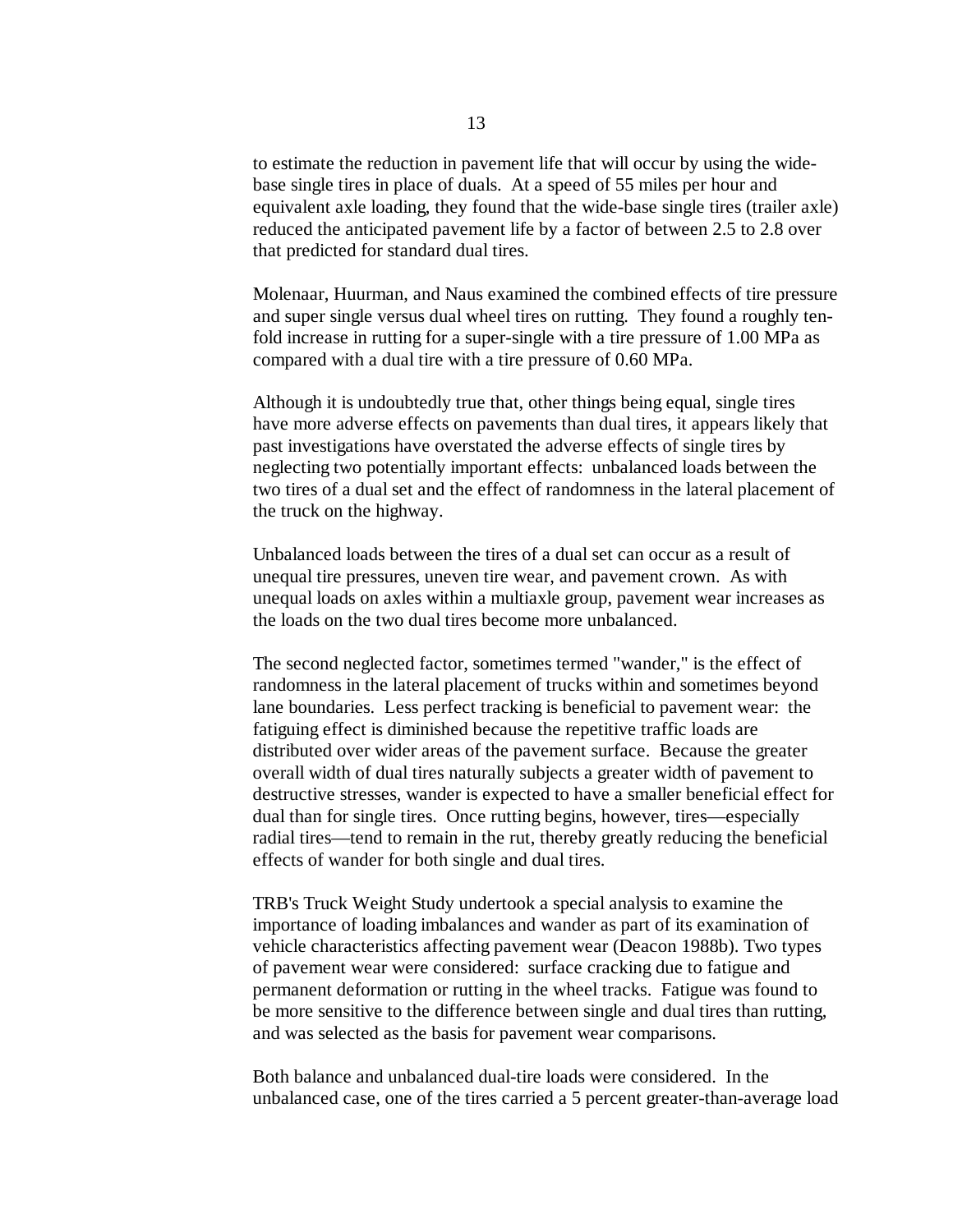and the other carried a 5 percent less-than average load. Wander was described by a normal probability distribution. In the absence of definitive field data, three standard deviations were considered: 4, 6, and 8 inches. For these values, approximately 99 percent of truck operations would track within a 2-, 3-, and 4-foot pavement width, respectively.

Analysis of these data showed that taking wander into account reduced the adverse effects of single tires on pavement wear, but that these effects were still significant (Exhibit 7). Without wander, the ESAL equivalent for an 18,000-pound axle with single tires was estimated to be 2.23. When wander with a standard deviation of 8 in. is assumed, the ESAL equivalent drops to 1.31. At least for the  $\pm 5$  percent case considered in this study, the effects of imbalance in dual-tire sets on ESALs were found to be very small relative to the effect of wander.

Research summarized by the Midwest Research Institute (MRI) also suggests that dynamic loadings are a consideration in assessing the relative merits of wide-base single vs. dual tires. MRI notes that "the dynamic component of pavement loading arises from vertical movements of the truck caused by surface roughness. Thus, peak loads are applied to the pavement that are greater than the average static load. Gyenes and Mitchell report that the magnitude of the added dynamic components was earlier thought to increase road damage over that of the static loading alone by 13 percent to 38 percent, according to research reported by Eisenmann.

"Many recent studies have pointed out the fallacy in the earlier work, which assumed that the dynamic component of loading was distributed uniformly over the pavement in the direction of travel. What those researchers found, instead, is that the dynamic component is very localized. Because it arises from pavement surface irregularities, the dynamic loading is spatially correlated with these irregularities. Indeed, signs of pavement damage are typically localized, at least initially.

"Because of the localized nature of the dynamic loading, its severity is much greater than thought earlier. Gillespie et al. estimate that damage due to the combination of static and dynamic loading can be locally two to four times that due to static loading. Von Becker estimates that the combined loading produces a "shock factor" from 1.3 to 1.55, depending upon suspension characteristics. applying the fourth power law would translate these figures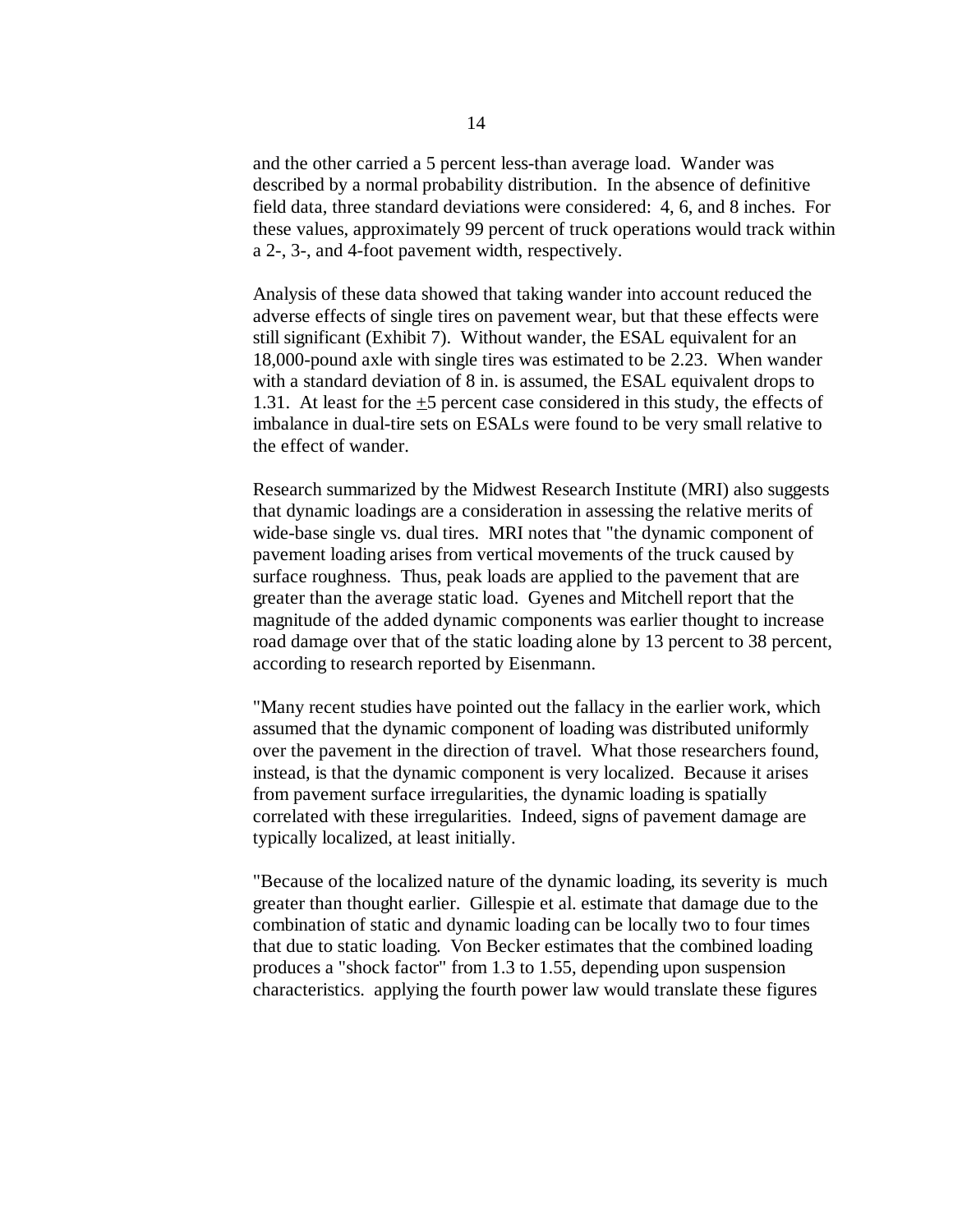

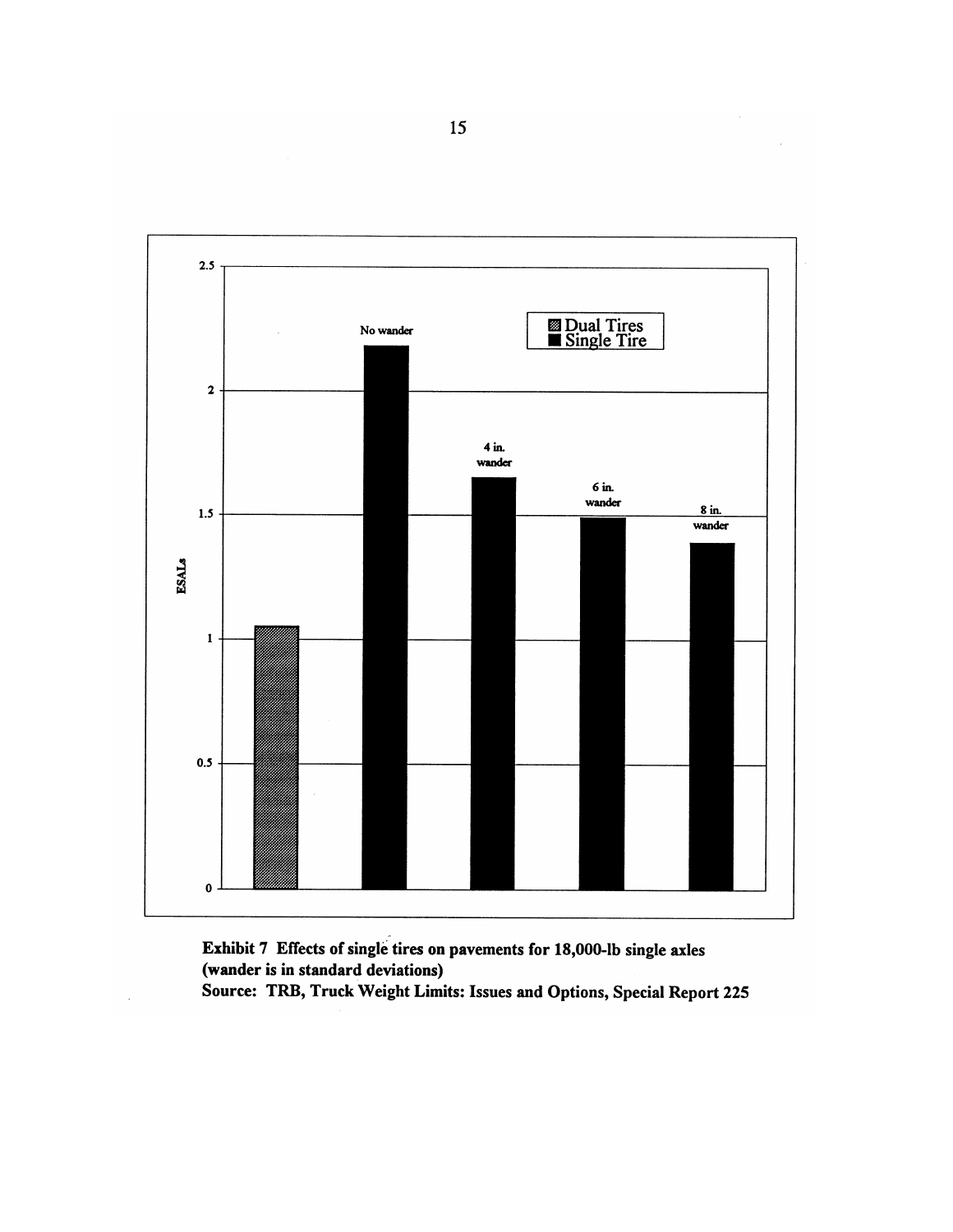into relative damage estimates ranging from 2.8 to 4.8 time s the static loading damage. Gyenes and Mitchell suggest impact factors of 1.3 to 1.5, for relative damage estimates of 2.8 to 5.1."

Midwest Research Institute noted further that "parallel research has shown that a wide base tire, having only two sidewalls, is much more flexible than a pair of dual tires with four sidewalls. This flexibility means that the tire absorbs more of the dynamic bouncing of the truck, so less of the dynamic load is transmitted to the pavement."

In summarizing their assessment of wide-base tires, MRI states that "taking all of these findings into consideration suggests that the relative damage potential is much less than commonly believed, and conceivably the wide- base tires might be less damaging than duals."

#### **(c) Suspension Systems**

As a heavy truck travels along the highway, axle loads applied to the pavement surface fluctuate above and below their average values. The degree of fluctuation depends on factors such as pavement roughness, speed, radial stiffness of the tires, mechanical properties of the suspension system, and overall configuration of the vehicle. On the assumption that the pavement wear effects of dynamic loads are similar to those of static loads and follow a fourth-power relationship, increases in the degrees of fluctuation increase pavement wear. For example, a 22,000-pound load followed by an 18,000 pound load has 1.06 times the effect of two 20,000-pound loads. Rough estimates of the effects of suspensions assuming that the pavement wear effects of dynamic loads follow a fourth-power relationship support a finding by the Organization for Economic Cooperation and Development (OECD 1982) that reduction in dynamic effects due to improved suspension systems might reduce pavement wear effects by about 5 percent.

Rakheja and Woodrooffe investigated the role of suspension damping in enhancing the road friendliness of a heavy vehicle using a quarter-truck model to estimate the loads transmitted to the pavement by a tire. In this model, suspension effects are represented using a sprung mass, an unsprung mass, and restoring and dissipative effects due to suspension and tire. The tire is modeled assuming linear spring rate, viscous damping, and point contact with the road. They found that an increase in linear suspension damping tends to reduce the dynamic load coefficient and the dynamic tire forces, factors which are related to road wear. They conclude that linear and air spring suspensions with light linear damping offer significant potentials to enhance the road friendliness of the vehicle with a slight deterioration in ride quality.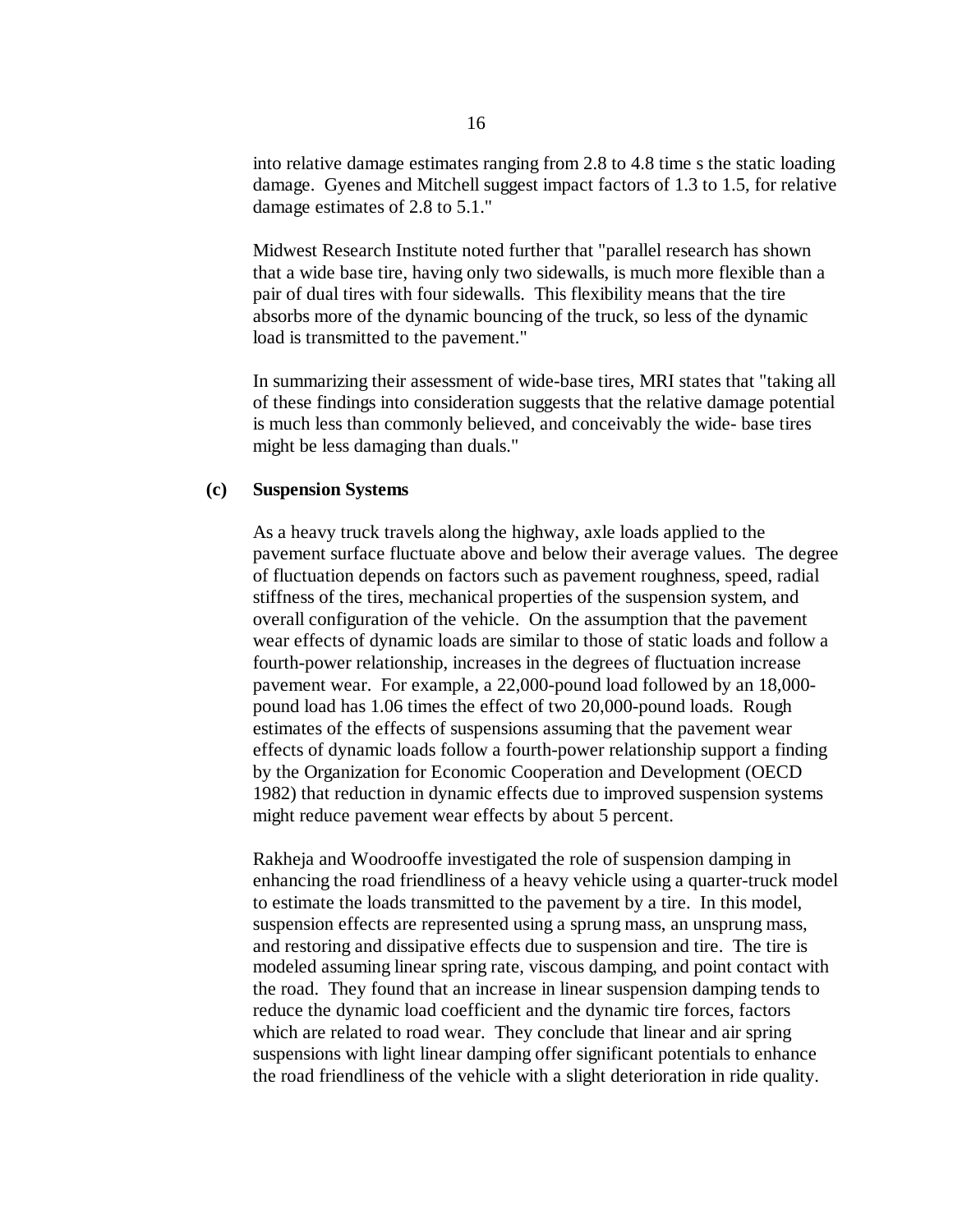Sousa, Lysmer and Monismith investigated the influence of dynamic effects on pavement life for different types of axle suspension systems. They calculated a Reduction of Pavement Life (RPL) index of 19 percent for torsion suspensions, 22 percent for four leaf suspensions, and 37 percent for walking beam suspensions (an ideal suspension would have RPL of 0). Similar results were found by Peterson in a study for Road and Transport Association of Canada: under rough roads at 80 kph (50 mph), air bag suspensions exhibited dynamic loading coefficients (DLC) of 16 percent, spring suspensions had a DLC of 24 percent, and rubber spring walking beam suspensions had a DLC of 39 percent. Problems with walking beam suspensions were also noted Gillespie et. al., who stated that on rough and moderately rough roads, walking-beam suspensions without shock absorbers are typically 50 percent more damaging than other suspension types.

#### **(d) Axle Spacing**

Two primary load effects on flexible pavement performance are rutting and fatigue. For rutting, bringing axles closer together is unlikely to significantly affect the critical stresses and pavement performance. Thus, the effect of a tandem axle on rutting is expected to be identical to the cumulative effects of the two single axles of which it is composed. For fatigue, when widely separated loads are brought closer together, the stresses they impart to the pavement structure begin to overlap and they cease to act as separate entities. While the maximum deflection of the pavement surface continues to increase as axle spacing is reduced, maximum tensile stress at the underside of the surface layer (considered to be a primary cause of fatigue cracking) can actually decrease as axle spacing is reduced. However, effects of the overlapping stress contours also include increasing the duration of the loading period. Thus, the beneficial effects of stress reduction are offset to some largely unknown degree by an increase in the time or duration of loading. In short, the net effect of changes in axle spacing on pavement wear is complex and highly dependent on the nature of the pavement structure.

Hajek and Agarwal studied the influence of spacing on pavement damage associated with dual and triple axles on thick flexible pavements (SN=5.7). They examined six different measures related to pavement damage and two different axle spacings each for tandems and tridems. For the pavements studied, AASHTO load equivalence factors indicate that two 10,000 kilogram single axles would have the same effect as a tandem axle weighing 21,600 kilograms. For tandems with a 1.0 meter spacing, Hajek and Agarwal found that lower tandem weights would have the same effect: ranging from 14,900 kilograms to 20,600 kilograms depending on the damage measure used. For the pavements studied, AASHTO load equivalence factors indicate that three single axles weighing 10,000 kg. would have the same effect as a tridem axle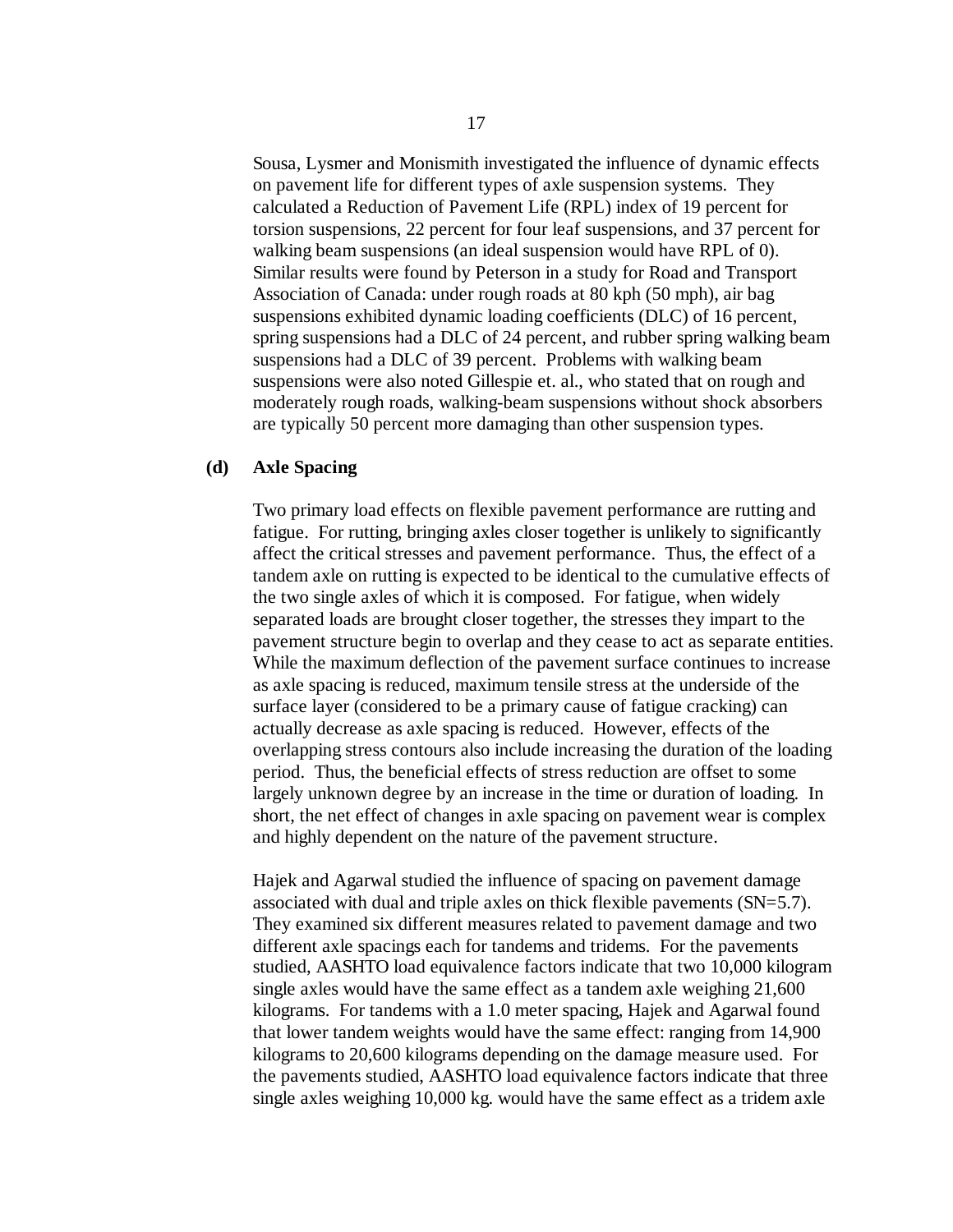weighing 34,300 kg. For tridems with a 2.0 meter spacing (from the first to third axle), Hajek and Agarwal found that lower tridem weights would have the same effect, ranging from 20,300 kg. to 31,000 kg. Based on these results, they concluded that the AASHTO ESAL values appear to understate the damaging effect of dual and triple axles in comparison to single axles.

# **(e) Liftable Axles**

Billing et. al. investigated the use of liftable axles. They found widespread use of these axles in Canada. For example, a 1988 and 1989 surveys in Ontario and Quebec found 17 and 21 percent (respectively) of trucks on the highways had liftable axles. Truckers frequently adopt liftable axles in response to weight limits under which maximum gross weights are higher for trucks with more axles. Also, trucks with multiple, widely spaced axles have difficulty turning on dry roads. Industry has in some cases resolved this difficulty through the use of liftable axles, which can be raised or lowered by the driver, usually with air pressure. The driver raises a liftable axle when a turn is being made and lowers it when the turn is completed. The axles can also be raised when cruising along the highway to improve fuel consumption and reduce tire wear.

On the negative side, liftable axles make compliance with and enforcement of axle weight limits difficult. There are many concerns about the use of liftable axles and damage to roads and bridges. Improperly adjusted liftable axles can be extremely damaging to pavements. The liftable axle can be adjusted to any level by the driver. If the liftable axle load is too high, the liftable axle is overloaded. If it is too low, other axles may be overloaded (Billing et al). For example, under current Federal limits, a four-axle single-unit truck with a wheelbase of 30 feet can carry 62,000 pounds: 20,000 pounds on the steering axle and 42,000 pounds on the rear tridem. This vehicle would produce approximately 2.1 ESALs on flexible pavements. However, if the first axle of the tridem is a lift axle that is carrying no weight, this vehicle would produce approximately 4.0 ESALs.

# **(f) Tridems**

In a paper prepared for The Association of American Railroads, Hudson and Buttler summarized available information about the effect of tridem axles on pavement damage. They note that no tridem axles were used or observed in the AASHTO Road Test and that "to provide an equivalence value for tridem axles, the developers of the AASHTO [Pavement Design] Guide substituted a dummy variable level of three for 'number of axles' in the AASHTO equation. This methodology is incorrect. Note that the AASHTO equation uses a dummy variable for number of axles, 1 for single, 2 for tandem. This was merely a convenience to permit a regression analysis to be made for variables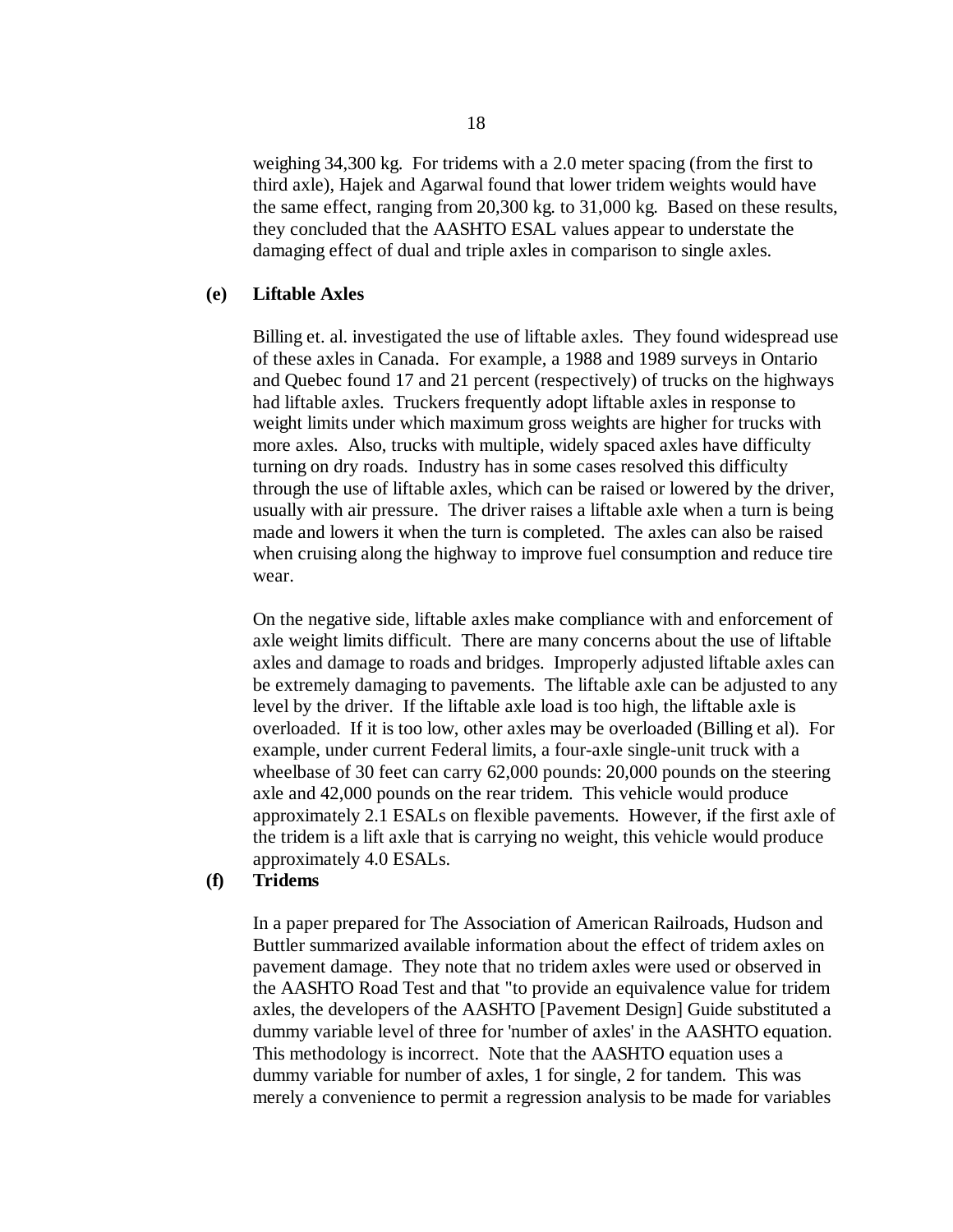for which there is no quantitative value, such as axle type. Nothing about the original equation suggests that it is possible to create a third level of the dummy variable for tridem axles. Considering the error it is no surprise that many researchers suggest that the true effects of tridem axles is worse than that listed in the AASHTO Design Guide."

In summarizing the literature and results of their own analyses, Hudson and Buttler conclude that, on flexible pavements, a tridem axle set of 38 to 39,000 pounds equally distributed on three axles has the same damaging effect as one 18,000-pound single axle. In sharp contrast, the AASHTO load equivalence factor for a 38 to 39,000-pound tridem on flexible pavements is roughly 0.4. Hudson and Buttler also conclude that, on flexible pavements, the AASHTO load equivalence for tandems also understated, although by much less than the understatement for tridems. Specifically, they conclude that a tandem axle carrying 30 to 32,000 pounds has the damaging effect of one 18,000-pound single axle. The AASHTO load equivalence for a 30 to 32,000-pound tandem is roughly 0.8. On rigid pavements, Hudson and Buttler conclude that a tridem-axle set carrying 36 to 37,000 pounds evenly distributed on three axles has the same damaging effect as one 18,000-pound single axle. The AASHTO load equivalence factor for a 36 to 37,000 pound tridem on rigid pavements is roughly 0.8.

# **2.0 Policy Implications**

## **2.1 Axle Weight Limits**

Increasing axle weight limits will generally result in higher pavement costs, since pavement costs increase sharply with axle weight. However, past studies of truck size and weight limits have generally found that the increase in pavement costs would be much less than the decrease in goods movement costs associated with higher axle weights.

Conversely, reducing axle weight limits (or eliminating grandfather exemptions to federal axle weight limits) would result in lower pavement costs; however, the savings would be much less than the increase in goods movement costs. The *Truck Weight Study* found that the elimination of all grandfather exemptions would reduce pavement costs by \$210 million per year. However, the cost of goods movement would be increased by \$7,760 million per year if all grandfather exemptions were eliminated.

Several states have special limits on steering axles. The primary reason for these restrictions was concerns about loss of control due to the blow-out of an overloaded steering axle tire; however, the restrictions do provide some pavement cost savings. When viewed just in terms of AASHTO's load-equivalence factors, the savings are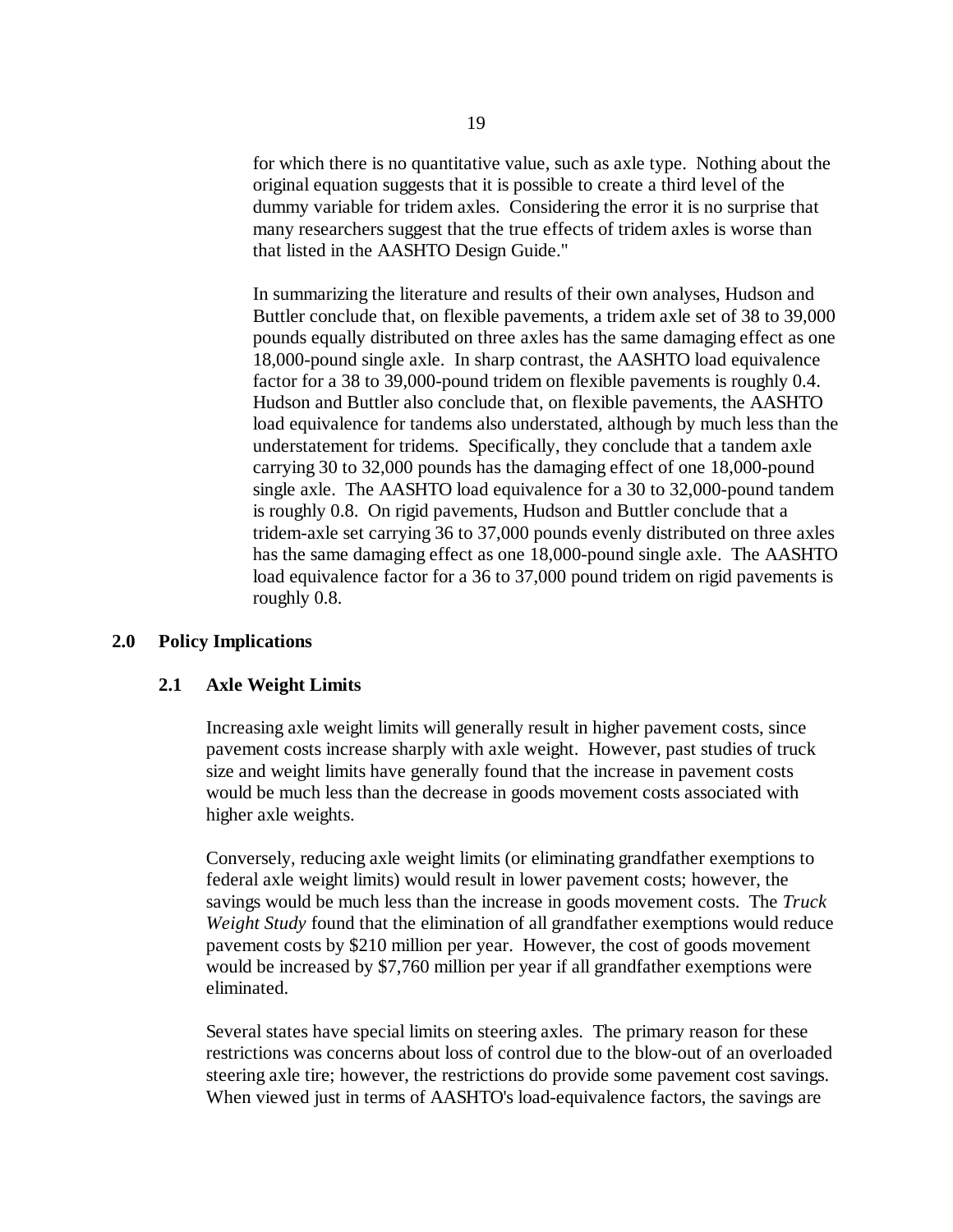very small. However, the actual saving will be greater since steering axles usually have single rather than dual tires, and so the AASHTO factors understate their pavement wear impacts. Gillespie et. al. noted the pavement damage caused by a heavily loaded conventional tire on steering axles. For example, single tires on a steering axle carrying 12,000 pounds can be more damaging in fatigue and rutting to flexible pavement than a 20,000-pound axle with dual tires. They indicate that steering axle weights would have to be reduced to about 11,000 pounds to have the same pavement wear impacts as a 20,000-pound axle with dual tires.

## **2.2 Bridge Formula**

The Bridge Formula limits the weight that can be carried on a group of consecutive axles, based on the number of axles and the distance between the first and last axles in the group. For short, heavy vehicles, such as dump trucks, garbage trucks, and cement mixers, the Bridge Formula controls the amount of weight that can be carried, which in turn affects pavement costs.

The Bridge Formula can also affect axle spacing. However, Gillespie et al noted that damage on flexible pavements is largely insensitive to axle spacing down to the limits dictated by conventional tire diameters and that rigid pavements actually benefit from stress interactions between axles and produce less fatigue with closely spaced axles.

## **2.3 80,000-Pound GVW Cap**

The elimination of the 80,000-pound limit on gross vehicle weight would cause a shift of freight from conventional five-axle tractor-semitrailers to combinations with six or more axles and would also result in some diversion of freight from rail to truck, since elimination of the GVW cap would reduce the cost of shipping highdensity freight by truck. The first effect would reduce pavement costs, since pavement cost per million tons of freight is less for trucks with six or more axles than for trucks with five axles. The second effect would increase pavement costs. The *Truck Weight Study* examined a scenario that would eliminate the 80,000 pound cap (with no other changes in TS&W limits) and found that these two effects approximately offset one another, so that there would be no significant increase or decrease in pavement costs under this scenario. However, if states also increased length limits, along with the elimination of the GVW cap, more freight would be diverted from rail, which could increase pavement costs.

## **2.4 Policies to Encourage Tridems**

When viewed using the AASHTO load-equivalence factors, combinations with tridem axles generally have much lower pavement costs per ton of freight carried than conventional five axle combinations. As shown in Exhibit 2, a six-axle tractor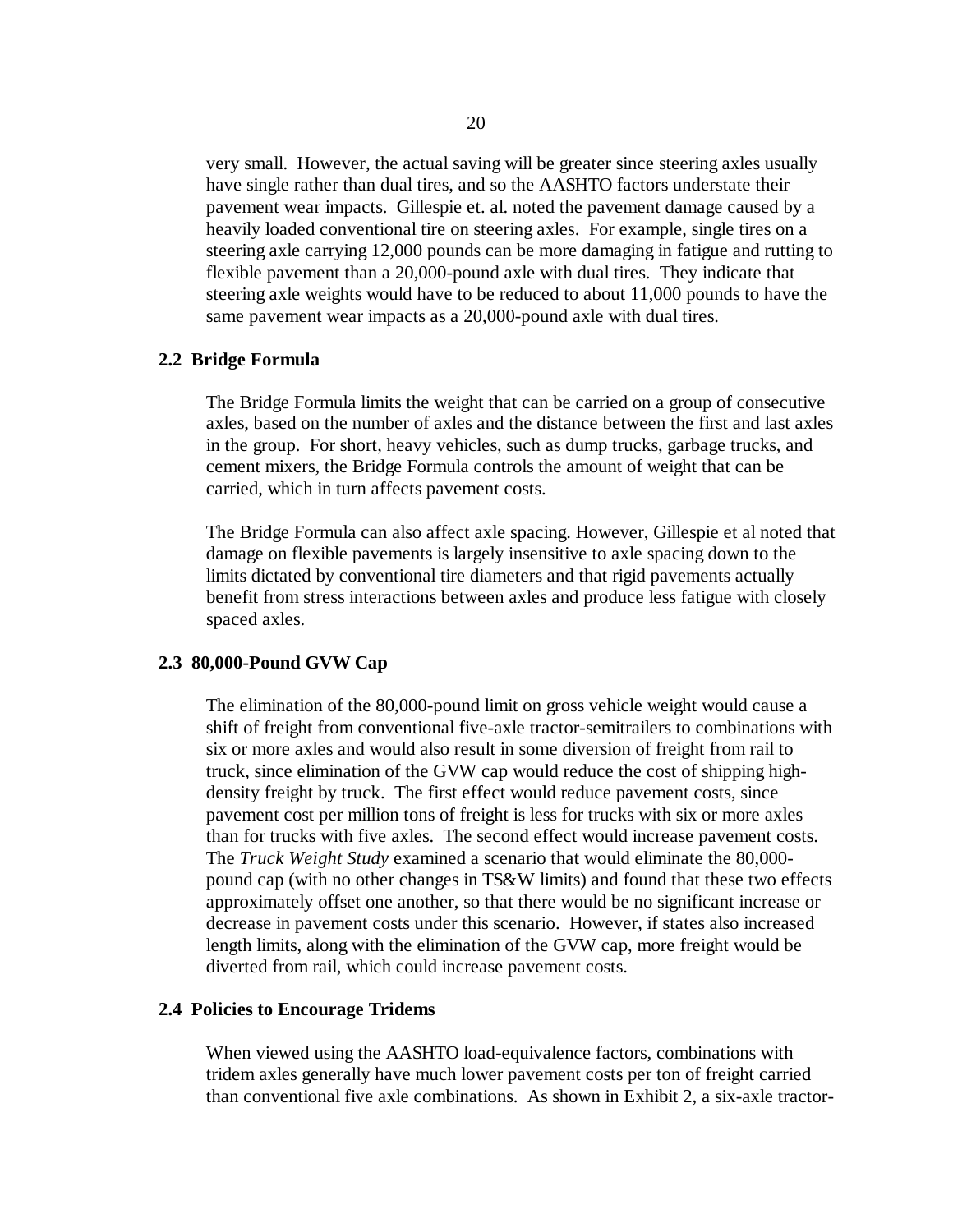semitrailer with a rear tridem carrying 88,000 pounds produces 1.88 ESALs on flexible pavements and 3.57 ESALs on rigid pavements. The corresponding ESAL values for a conventional five axle tractor-semitrailer carrying 80,000 pounds are 2.37 (flexible) and 4.07 (rigid). Assuming tare weights of 28,000 and 29,500 pounds for the five- and six-axle combinations, ESALs per ton of payload for the trucks shown in Exhibit 2 are as follows:

|                     | ESALs per million pounds of payload |                |
|---------------------|-------------------------------------|----------------|
|                     | Flexible pavement                   | Rigid pavement |
| 5-axle tractor-semi |                                     |                |
| 6-axle tractor-semi |                                     |                |

However, much of the pavement benefits shown in the above table disappear if load equivalence factors consistent with Hudson and Buttler's findings (discussed above in Section 1.2.f) are assumed. Specifically, for flexible pavements, the reduction in ESALs per million pounds of payload would drop from 14 to roughly 4. For rigid pavements, the reduction in ESALs per million tons of payload would drop from 17 to roughly 11. Thus, if Hudson and Buttler's conclusions are correct, it appears that there are still pavement cost savings to be realized by promoting a shift to tridems. However, these savings are far less than would be anticipated using the AASHTO load equivalence factors.

# **2.5 Weight Limits Per Unit of Tire Width**

The majority of states restrict the weight that can be carried on a tire based on its width. The limits range from 550 pounds per inch (in Alaska, Mississippi, and North Dakota) to 800 pounds per inch (in Indiana, Massachusetts, New Jersey, New York, and Pennsylvania). Such restrictions result in lower pavement costs; however, the size of the pavement cost savings (either in absolute terms or in relation to the increase in goods movement costs also resulting from these restrictions) have not been estimated.

# **2.6 Turner Trucks**

In 1984, former Federal Highway Administrator Francis Turner proposed a new approach to truck size and weight regulation. The objective of this new approach, which became known as the Turner Proposal, was to reduce pavement wear caused by truck traffic while simultaneously improving the productivity of freight transportation. Truck operators would gain productivity through higher allowable gross weights, but would add extra axles to their vehicles to reduce the weights carried on individual axles.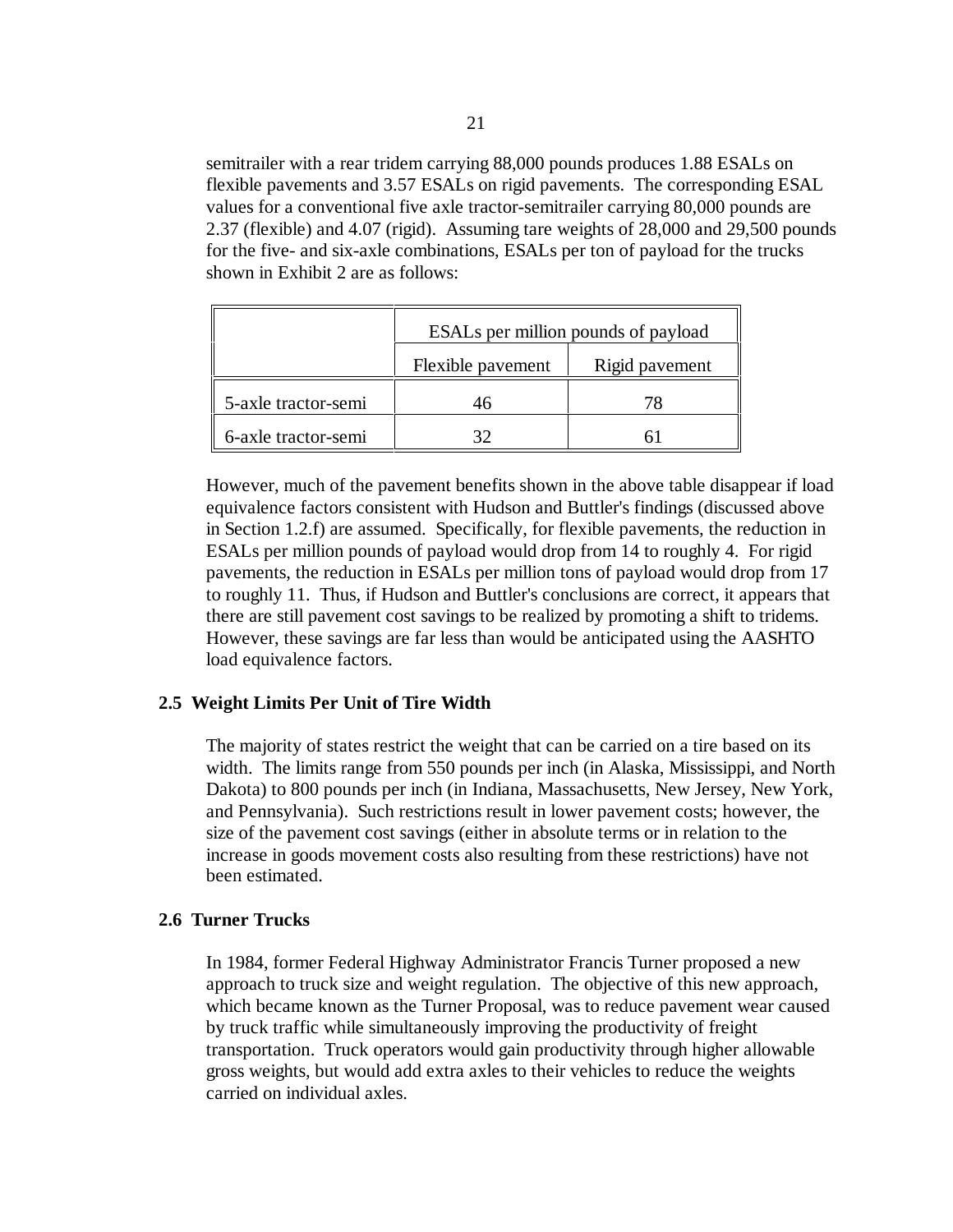Turner's original proposal was as follows:

- Reduce legal axle loadings to a maximum of 15,000 pounds for single axles and 25,000 pounds for tandem axles
- Allow greater vehicle lengths
- Raise maximum gross weights to as much as 112,000 pounds.

Turner proposed that these limits apply to all trucks, but that when axle weights could not practically be brought down to the indicated maximums, special permits with higher fees be issued.

The Turner Proposal was the subject of an extensive study by the Transportation Research Board, reported in TRB Special Report 227, *New Trucks for Greater Productivity and Less Road Wear: An Evaluation of the Turner Proposal*. That study retained the basic concept of a truck that would be both more productive and less wearing on pavements. However, rather than Turner's mandatory change applying to all trucks (with limited exceptions), it considered a voluntary system in which each truck operator would choose whether to comply with the new weight regulations or to continue to follow the previously existing rules. The study also broadened the scope of its evaluation beyond Turner's original proposal by considering ranges of possible values for axle weights, length limits, and other vehicle characteristics to find trucks that approach optimum overall performance, considering productivity, pavement, bridges, and safety.

The TRB study estimated that if Turner trucks were introduced on a nationwide basis, 23 percent of the freight carried in existing combinations would divert to these trucks. The most popular Turner configuration would be a nine-axle double with 32 to 34-foot trailers carrying 114,000 pounds maximum weight. Key impacts were estimated as follows:

- \$2.0 billion per year reduction in freight costs
- Two percent increase in truck freight due to shift from rail. Rail would lose four percent of ton-miles and five percent of gross revenues
- \$729 million per year reduction in pavement costs
- \$403 million per year increase in bridge costs if all inadequate Interstate and primary bridges and one-quarter of inadequate non-primary bridges are replaced.

# **2.7 New Approach Proposed by TRB Truck Weight Study**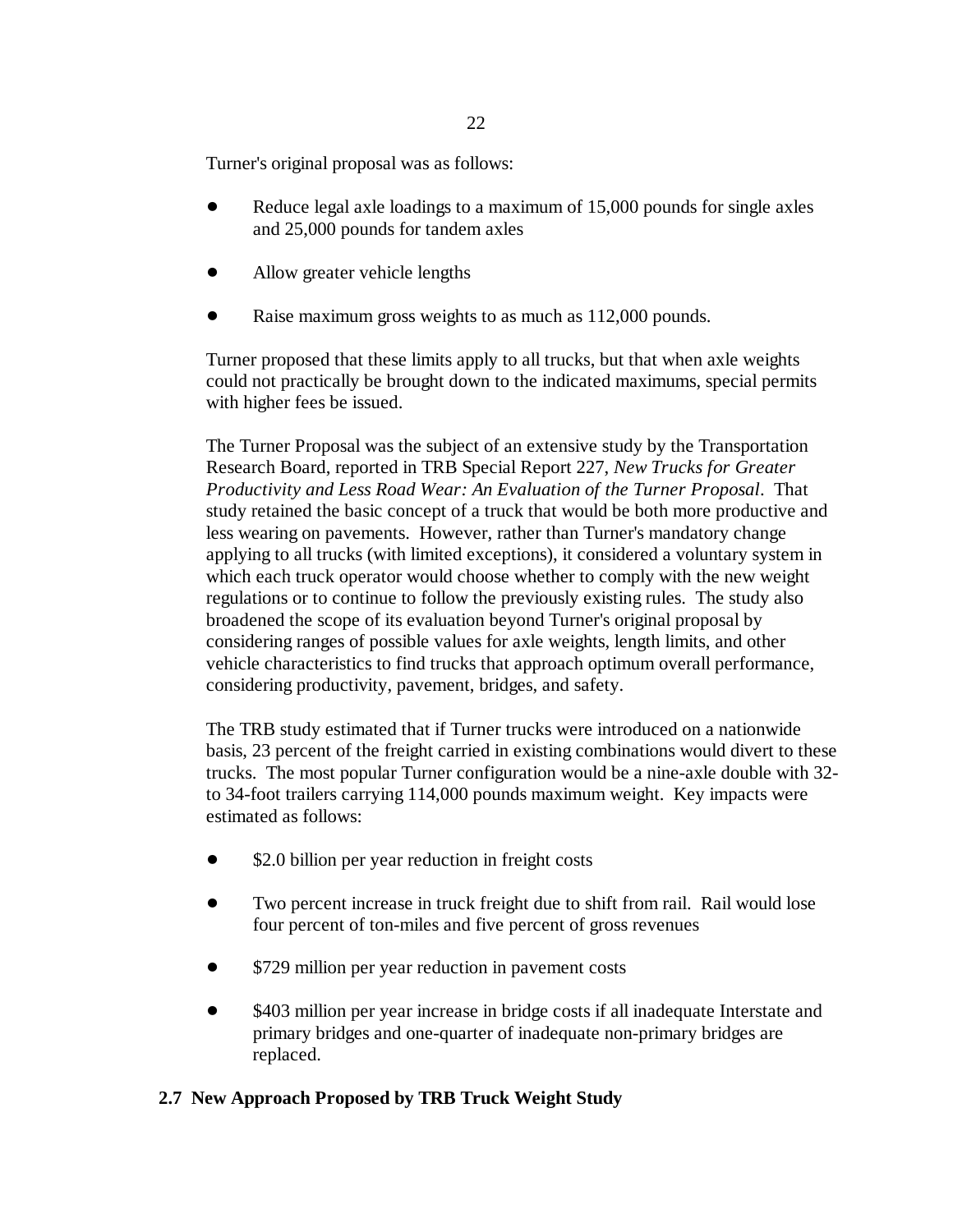TRB's Truck Weight Study also developed a new approach for regulating the weights of vehicles over 80,000 pounds. Under this approach, the maximum weight carried on any group of axles over 40 feet in length would be given by W in the following formula:

$$
W = 1,000 (9 L / 16 + 72)
$$

where L is the length of the axle group in feet. Further, for vehicles with gross weights over 80,000 pounds, maximum axle weights would be limited as follows:

- 15,000 pounds for single axles
- 34,000 pounds for tractor drive tandem axles
- 30,000 pounds for other tandem axles.

The idea behind this new approach was to address some potentially negative pavement, safety, and productivity aspects of the current bridge formula:

- Formula B provides a relatively modest incentive for operating trucks with more axles and consequently less pavement impact. According to the formula, adding an axle increases maximum weight by 4,000 to 6,000 pounds. An additional load-bearing axle on a tractor typically adds 2,700 pounds to empty weight, and an additional load-bearing axle on a trailer typically adds 1,500 pounds to empty weight. Hence, the added payload for an extra axle is less than 3,300 pounds for a tractor axle and less than 4,500 pounds for a trailer axle. Adding an axle generally increases operating costs for fuel and tires and increases costs for new tractors or trailers. For some truckers, the opportunity to carry 4,500 pounds (or less) of additional payload is an insufficient incentive to overcome these cost increases. Increasing the added payload allowed for an extra axle would encourage more truckers to adopt vehicles with more axles.
- If the 80,000-pound limit were eliminated, five-axle doubles could operate under Formula B and current axle weight limits of up to 92,000 pound (assuming a practical maximum steering-axle weight of 12,000 pounds and 20,000 pounds on each of the other four axles). These vehicles perform very poorly in terms of pavement wear per ton of freight carried because they have single rather than tandem axles. In carrying high-density, weight-limited freight, five-axle doubles are less efficient than the LCVs with seven or more axles that currently operate under special permits in western states, so fiveaxle doubles carry little weight-limited traffic in those states. In eastern states with more restrictive length limits, however, elimination of the 80,000-pound limit with gross weights controlled instead by Formula B would cause some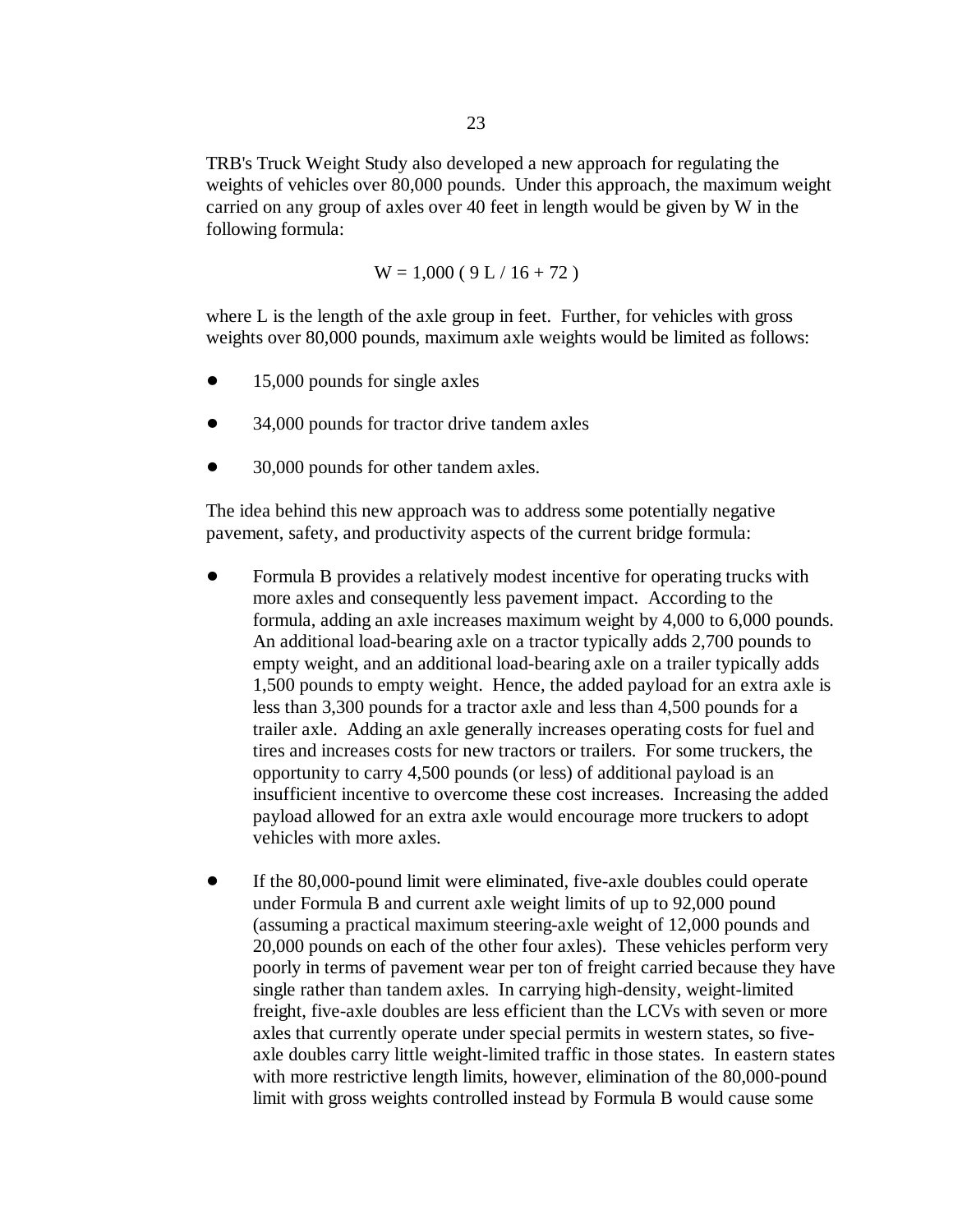freight to shift from conventional five-axle tractor-semitrailers to five-axle doubles. This shift would adversely affect pavements.

- Formula B provides little incentive to distribute loads evenly among axles. Adding an axle increases maximum permissible weight by 5,000 to 6,000 pounds, even if the axle itself carries no weight. This anomalous feature of the bridge formula can promote the use of non-load-bearing dummy axles. For example, a three-axle dump truck with a wheelbase of 16 feet can carry 48,000 pounds under Bridge Formula B; however, by adding a nonload-bearing dummy axle, this vehicle can operate at 52,500 pounds. Uneven axle weight distributions and the use of dummy axles can worsen pavement wear. For example, a 20,000-pound axle followed by a 10,000-pound axle does 70 percent more damage to pavements than two 15,000-pound axles. Uneven axle weight distribution and the use of dummy axles also degrade vehicle handling and performance, which may have adverse safety consequences.
- Enforcement of the bridge formula can be complex and time consuming, because it involves measuring spacings between individual pairs of axles and applying the formula (usually by use of a table) to different axle groups. Many permanent weigh stations have stripes painted on the pavement to help enforcement officials estimate vehicle lengths. At roadside weight checks with portable scales, however, it is often not practical to test for bridge formula violations.

The new approach would have approximately the same impact on bridges as the current bridge formula, but would help meet the pavement, safety, and enforcement problems outlined above. On the negative side, TRB's Truck Weight Study noted that the equipment and loading practices of many truckers operating vehicles over 80,000 pounds under grandfather exemptions are designed to take advantage of the current federal axle limits. These truckers would be placed at a disadvantage by having to operate under two different sets of limits: current federal limits and the lower limits called for by the new approach. Further, the pavement-related problems with the current bridge formula noted above might be more simply addressed by prohibiting lift axles and limiting five-axle doubles to 80,000 pounds or less.

# **3.0 Knowledge Gaps and Research Needs**

Research is needed to develop improved load-equivalence factors for use in truck size and weight analyses, highway cost allocation studies, and other policy studies. The AASHTO load-equivalence factors that are currently used in most TS&W studies in the U.S. were developed using data from the AASHTO Road Test conducted in the 1950's. Since the primary purpose behind the development of these factors was to provide measures of total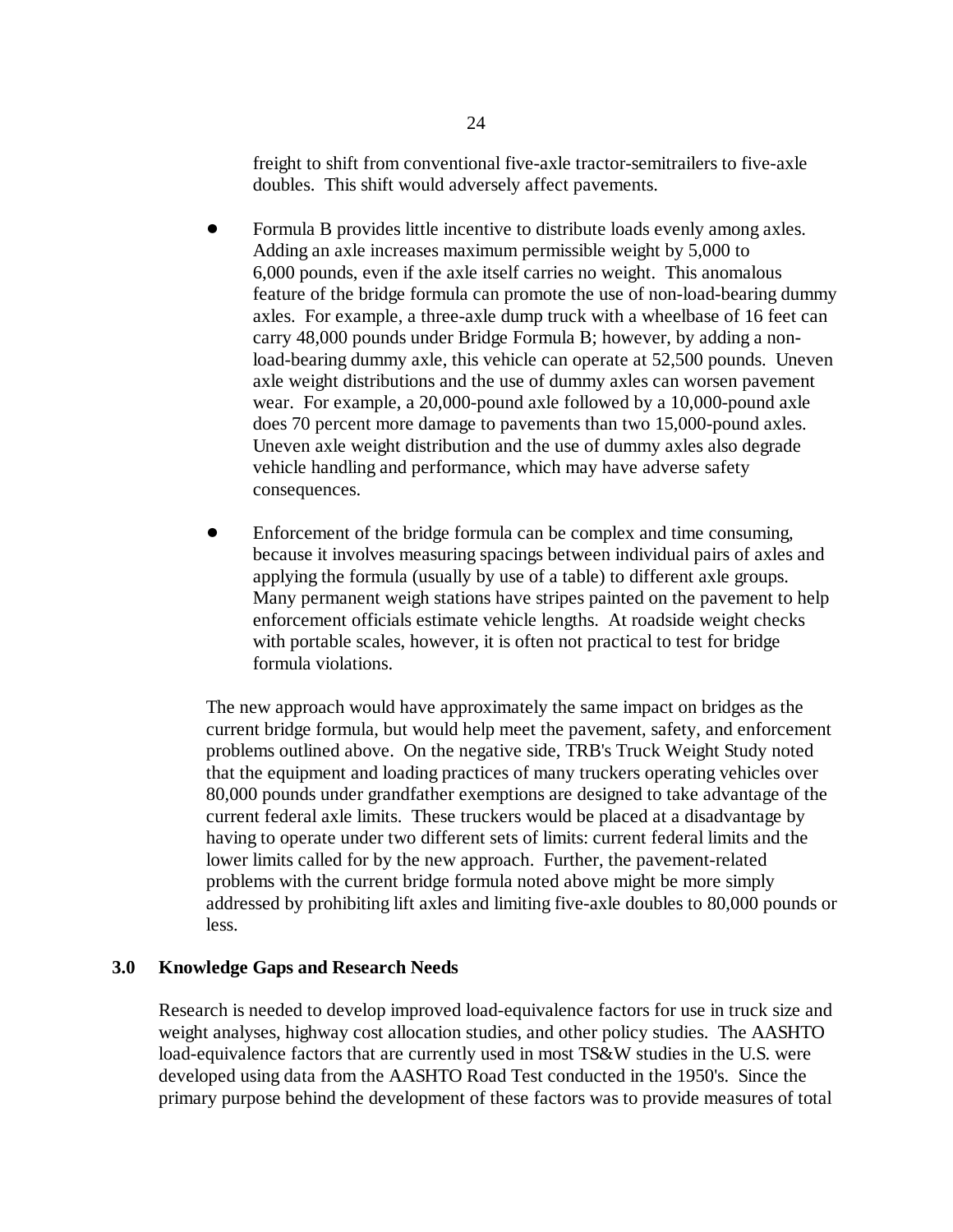traffic loadings for use in pavement design, relatively little attention was paid to the quantifying the relative impacts of different truck characteristics on pavements.

The development of improved load-equivalence factors should address the following issues:

- The relative impacts of single axles, tandem axles, and tridem axles
- The effects of tire type, width, and pressure
- The effects of different types of suspensions
- Axle weight (AASHTO's 4th power relationship vs. the results of recent work by TRI and Brookings).

The research should provide the following:

- The best possible set of load-equivalence factors based on available data
- Some indication of the level of uncertainty associated with these factors
- A plan for how information from ongoing data collection activities (such as SHRP) might be used to update these factors
- Identification of new data collection activities that should be initiated.

Research on load-equivalence factors should build upon recent work by Kenis (1990) and Hudson (1992). Kenis used the VESYS 5 computer program to conduct "computer road tests". After verifying that the program could be used for this purpose, Kenis estimated the damage produced by steering axles at the AASHTO Road Test, in order to quantify the error caused by the fact that these axles were neglected when equivalencies were originally developed. Kenis then used VESYS 5 to estimate equivalence factors for conditions not present in AASHTO Road Test, such as tridem axles. Finally, equations relating pavement deflections and strains to load equivalencies based on cracking and rutting were developed.

Hudson (1992) evaluated alternative "primary response equivalency factor methods". These methods use stresses, strains, and deflections to estimate pavement damage. The research effort included a comprehensive review and evaluation to identify equivalency relationships and select several promising methods. Then, field testing of instrumented pavement sections was conducted to evaluate the selected methods. Hudson concluded that primary pavement response based load equivalency factors are a reasonable method to estimate the equivalent damaging effects of various load parameters, as compared to a standard loading condition. Of the methods tested, the deflection method proposed by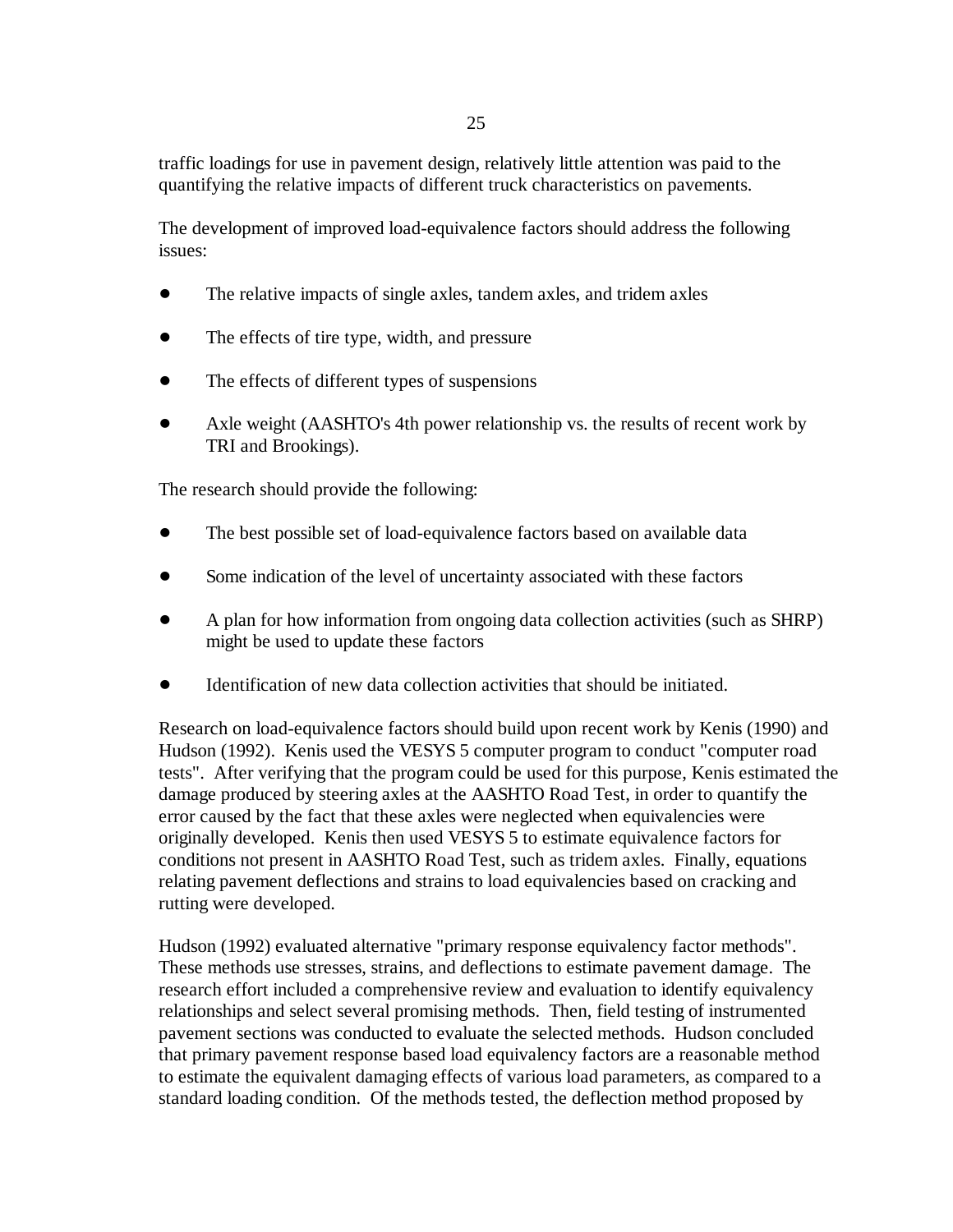Hutchinson was found by Hudson to be the most viable of the methods that were analyzed in detail.

In addition to better load-equivalence factors, research is needed to identify and assess the potential merit of alternative approaches to regulating tire pressure and other tire characteristics. For each approach identified, the investigation should

- Assess the feasibility and costs of enforcement
- Estimate benefits in terms of reduced pavement costs
- Estimate costs to the trucking industry of complying with the regulations
- Identify and estimate other potentially important benefits and costs.

Consideration should also be given to the development of performance specifications for truck suspension systems to reduce dynamic loading impacts on pavements.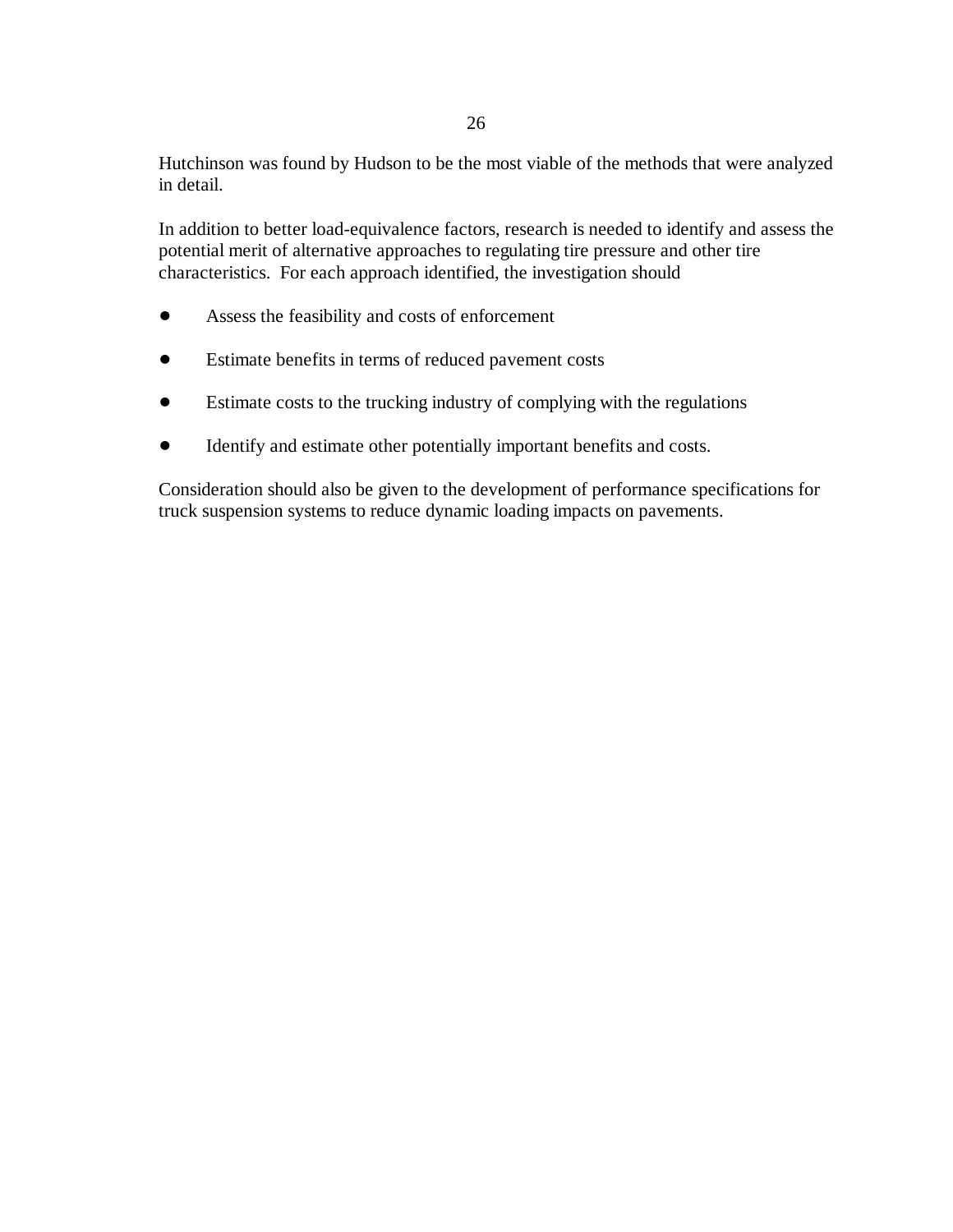## 27

# **4.0 References for Pavements Working Paper**

## 1994

Bauer, M., F. Dalle and P. Travert, "Truck Tires and Roads," Michelin, Holland Conference, June 1994.

Fekpe and Clayton; "Model for Trucking Productivity Analysis of Alternative Weight Limits"; paper prepared for presentation at Planning and Financing Session of the 1994 IRF Conference; Calgary, Alberta.

Frey, C. and P. Volk, "Modern Suspension in European Trailer and Semitrailers," presented at the Third Engineering Foundation Conference on Vehicle-Road and Vehicle-Bridge Interaction, June 1994.

Glasner, E., R. Poval and P. Schutzner, "Introduction to Advanced Vehicle Suspension Design," presented at the Third Engineering Foundation Conference on Vehicle-Road and Vehicle-Bridge Interaction, June 1994.

Hutchinson, B.G. and Haas, R.C.G.; "Trade-Offs Between Truck Transportation Costs and Infrastructure Damage Costs"; Dept. of Civil Engineering; Univ. of Waterloo; Waterloo, Ontario; 1994.

Molenaar, A., M. Huurman and R. Naus, "Investigation into Effects of Road Vehicle Interaction on Damage Progression of Pavements," presented at the Vehicle-Road Vehicle-Bridge Interaction Conference, Noordwijkerhout, The Netherlands, June 1994.

Rakheja S. and J. Woodrooffe, "Role of Suspension Damping in Enhancement of Road Friendliness of Heavy Vehicles," NRC Canada, presented at the Third Engineering Foundation conference on Vehicle-Road and Vehicle-Bridge Interaction, June 1994.

## 1993

Fwa, T. B. Ang, H. Toh and T. Goh, "Estimation of Axle Loads of Heavy Vehicles for Pavement Studies," presented at TRB Annual Meeting, January 1993.

Gillespie, Karamhihas, Sayers, Nasim, Hansen, and Ehsan; *Effects of Heavy-Vehicle Characteristics on Pavement Response and Performance*; NCHRP Report 353; 1993.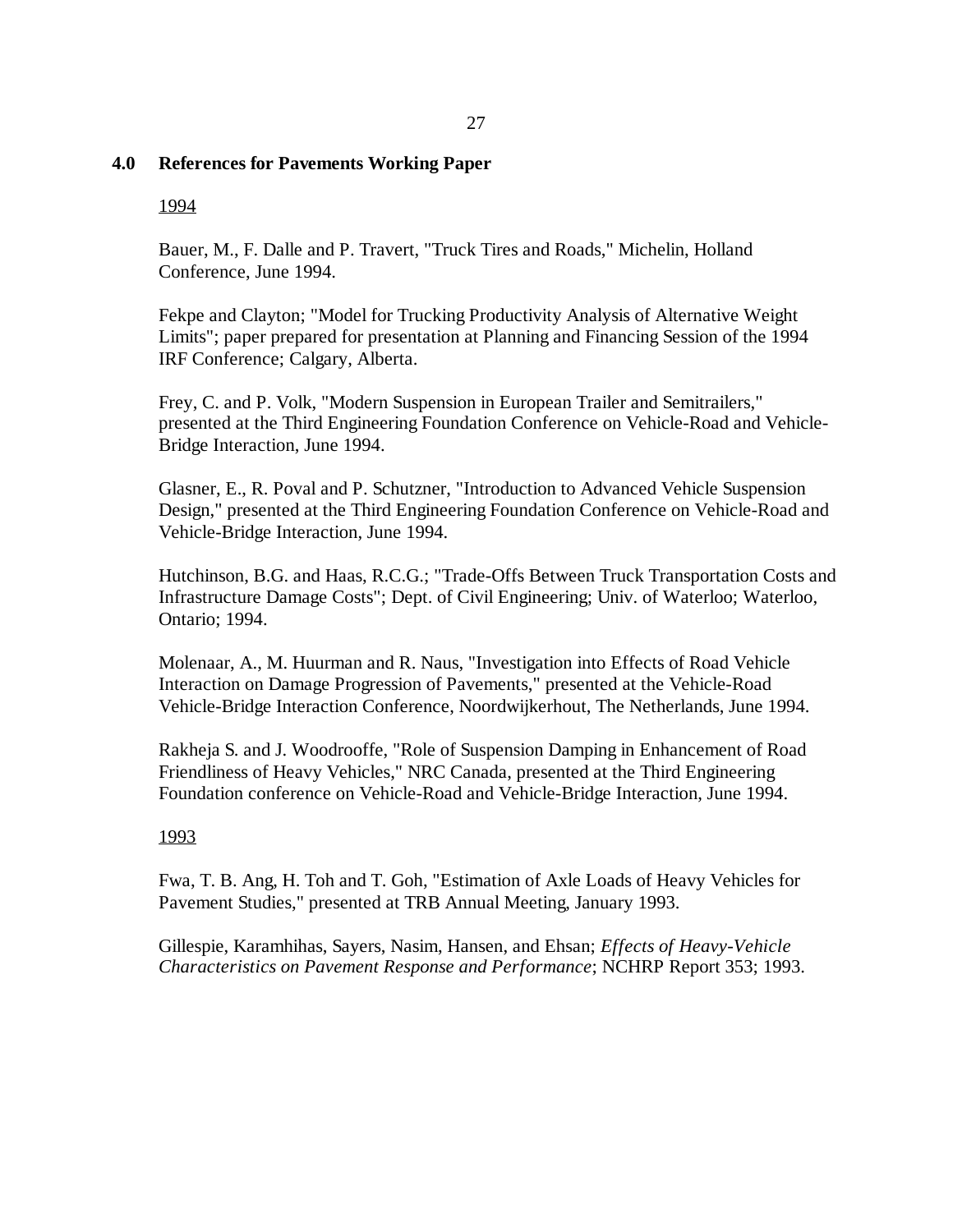#### 1992

Akram, Scullion, Smith, and Fernando; "Estimating Damage Effects of Dual versus Wide Base Tires with Multidepth Deflectometers"; Transportation Research Record 1355; 1992.

Bonaquist, R., "An Assessment of the Increased Damage Potential of Wide Based Single Tires," proceedings of the 7th International Conference on Asphalt Pavements, Vol. 3, pp. 1-16, 1992)

Cebon and Mitchell; *Heavy Vehicles and Roads: Technology, Safety, and Policy*; proceedings of the 3rd International Symposium on Heavy Vehicle Weights and Dimensions, organized by the University of Cambridge; July 1992.

Gillespie, T. and S. Karamhihas, "Truck Factors Affecting Dynamic Loads and Road Damage," proc. 3rd International Symposium on Heavy Vehicles and Roads: Technology, Safety and Policy, Cambridge, U.K., pp. 102-108, 1992.

Hendrick, Marlow, and Brademeyer; *The Simulation of Vehicle Dynamic Effects on Road Pavements*; Report No. FHWA-RD-90-108; prepared for Federal Highway Administration; Turner-Fairbank Highway Research Center; November 1992.

Hudson, Anderson, Irick, Carmichael, and McCullough; *Impact of Truck Characteristics on Pavements: Truck Load Equivalency Factors*; Report No. FHWA-RD-91-064; prepared for Federal Highway Administration by ARE Inc.; July 1992.

Huntal, Pihlamjamki and Miettinen, "The Effects of Wide-based Tires on Pavement," proceedings of the 3rd International Symposium on Heavy Vehicles and Roads: Technology, Safety and Policy, Cambridge, U.K., pp. 211-217, June 1992.

Sebaaly, P.E. and N. Tabatabaee, "Effects of Tire Parameters on Pavement Damage and Load-Equivalency Factors," *Journal of Transportation Engineering*, Vol. 118, No. 6, pp. 805-819, 1992).

## 1991

Billing, J., F. Nix, M. Boucher, and B. Raney, "On the Use of Liftable Axles by Heavy Trucks," Transportation Research Record 1313, pp. 1-10, 1991.

## 1990

Hutchinson, B., "Large Truck Properties and Highway Design Criteria," ASCE Journal of Transportation Engineering, Vol. 116, No. 1, pp. 1-22, 1990.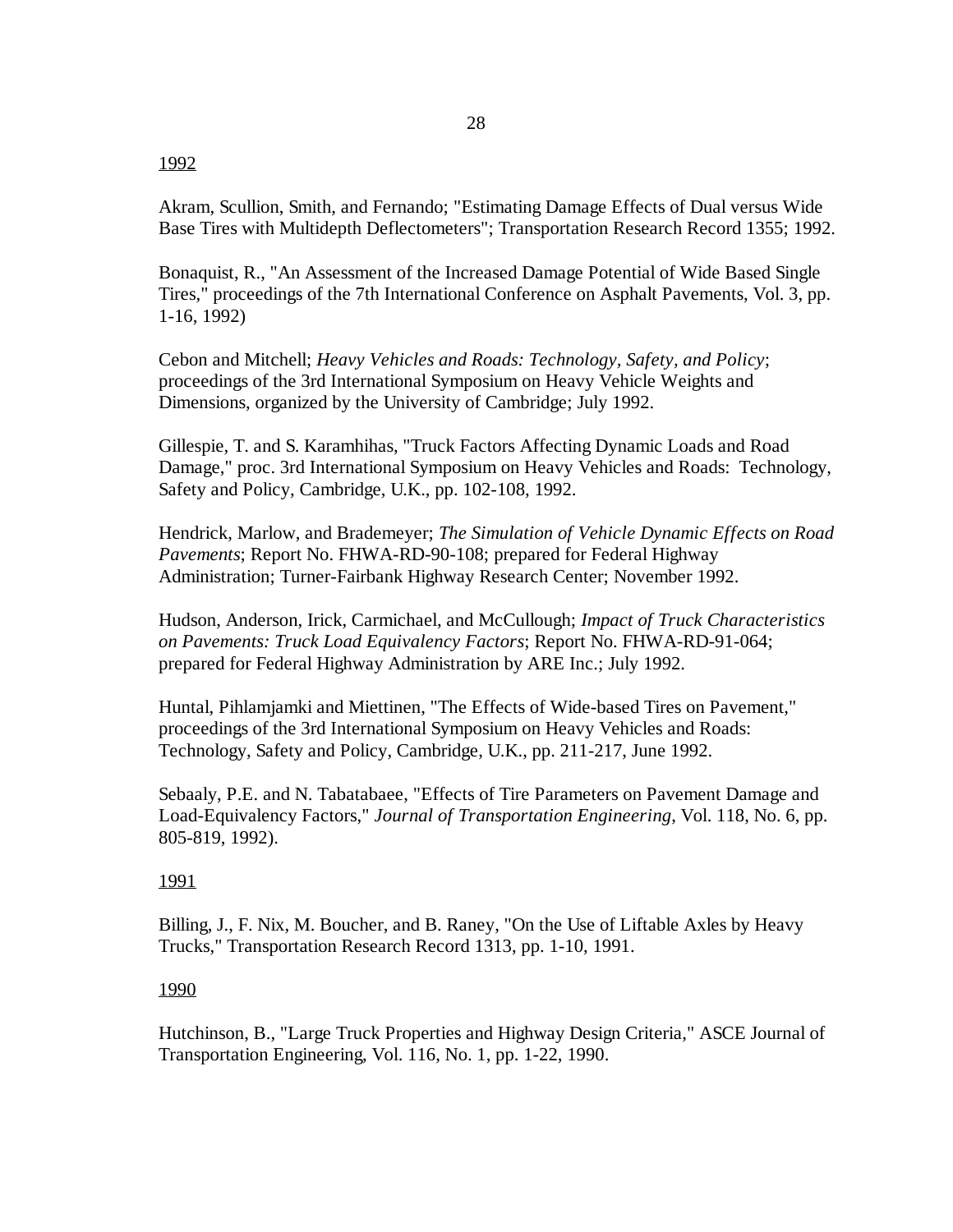Kenis and Cobb; "Computer Simulation of Load Equivalence Factors"; Transportation Research Record 1286; 1990.

TRB, *Special Report 227: New Trucks for Greater Productivity and Less Road Wear*, National Research Council, Washington, D.C., 1990.

TRB, *Special Report 225: Truck Weight Limits: Issues and Options*, National Research Council, Washington, D.C., 1990.

1989

Bartholomew, C.A., *Truck Tire Pressures in Colorado*, Report CDOH-DTP-R-89-1, Colorado Department of Highways, Denver, 1989.

FHWA, *The Status of the Nation's Highways and Bridges: Conditions and Performance and Highway Bridge Replacement and Rehabilitation Program*, U.S. Department of Transportation, 1989.

Hutchinson, B., L. Rilett, R. Green and R. Haas, "Axle Load Shifts During Truck Braking and Their Implications for Bridge and Pavement Design," Canadian Journal of Civil Engineering, Vol. 16, pp. 113-118, 1989.

Sherwood, Kenis, and Liu; "Marginal Maintenance and Rehabilitation Costs"; Proceedings of the Sixth Annual Conference, Ann Arbor, Michigan.

Smith, H.A., "Synopsis of Tire-Pavement Interaction Research," *SAE Paper*, No. 892455, 1989.

Trapani, Witczak, and Scheffey; *Load Equivalency Workshop Synthesis*; Report No. FHWA-RD-89-117; Federal Highway Administration; January 1989.

# 1988

Bonaquist, R., C. Churilla, and D. Freund, "Effect of Load, Tire Pressure and type on Flexible Pavement Response," in *Transportation Research Record I207*, TRB, National Research Council, Washington, D.C., 1988a, 1988, pp. 207-216.

Bonaquist, R., C. Churilla, and D. Freund, "Effect of Load, Tire Pressure and Type on Flexible Pavement Response," *Public Roads*, Vol. 42, No. 1, June 1988b, pp. 1-7.

Deacon, J.A., *Pavement Wear Effect of Turner Trucks*, TRB, National Research Council, Washington, D.C., 1988a.